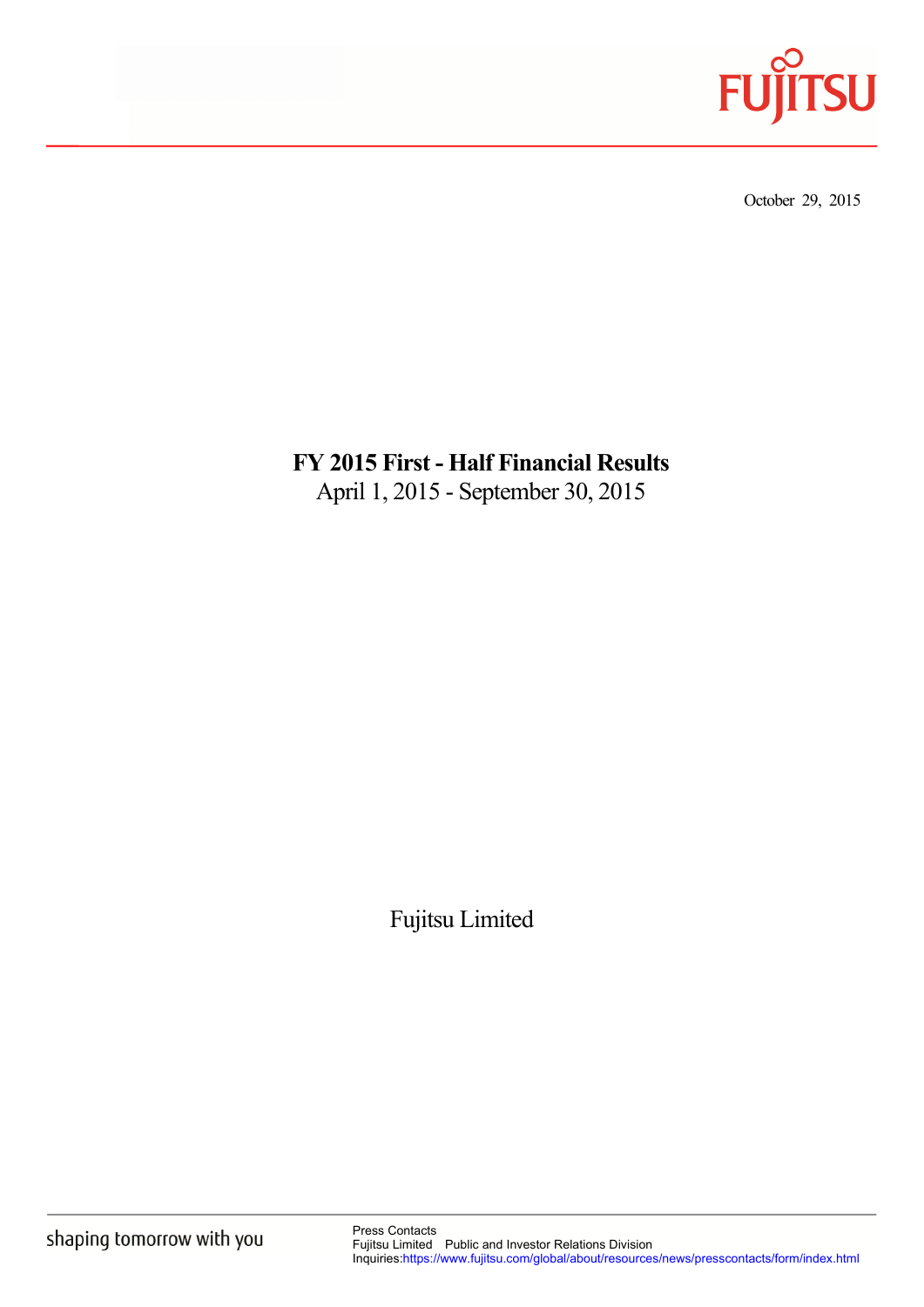### **Fujitsu Limited Consolidated Financial Results for the First-Half Ended September 30, 2015 [Prepared on the basis of International Financial Reporting Standards]**

October 29, 2015

| Stock exchange listings:<br>Tokyo, Nagoya                                |
|--------------------------------------------------------------------------|
| Code number:<br>6702                                                     |
| URL:<br>http://www.fujitsu.com/global/                                   |
| Tatsuya Tanaka, President and Representative Director<br>Representative: |
| Isamu Yamamori<br>Contact person:                                        |
| Vice President, Public and Investor Relations Division                   |
| Tel. +81 3 6252 2175                                                     |
| Scheduled filing date of statutory<br>November $6, 2015$                 |
| financial report:                                                        |
| Scheduled dividend payment date:<br>November 25, 2015                    |
| Supplementary material:<br>Yes                                           |
| Financial results meeting:<br>Yes (for media and analysts)               |

#### **1. Consolidated Results for the First-Half Ended September 30, 2015**

(Monetary amounts are rounded to the nearest million yen.)

(1) Consolidated financial results

(The percentage figures represent the percentage of increase or decrease against the same period of the previous year.)

|                                    |           |               |                     |                |                 | (Millions of yen) |                |
|------------------------------------|-----------|---------------|---------------------|----------------|-----------------|-------------------|----------------|
|                                    |           |               |                     |                | Profit before   |                   |                |
|                                    | Revenue   | Change $(\%)$ | Operating<br>profit | Change $(\% )$ | income<br>taxes |                   | Change $(\% )$ |
| 1H FY 2015<br>$(4/1/15 - 9/30/15)$ | 2,241,294 | 2.2           | $-12,437$           |                | $-3,155$        |                   |                |
| 1H FY 2014<br>$(4/1/14 - 9/30/14)$ | 2,192,857 | 1.9           | 32,273              | 6.2            | 42,613          | 22.9              |                |

|                                    |                          |                | Profit for the<br>period                   |                | Total                                     |                |
|------------------------------------|--------------------------|----------------|--------------------------------------------|----------------|-------------------------------------------|----------------|
|                                    | Profit for<br>the period | Change $(\% )$ | attributable to<br>owners of the<br>parent | Change $(\% )$ | comprehensive<br>income for the<br>period | Change $(\% )$ |
| 1H FY 2015<br>$(4/1/15 - 9/30/15)$ | $-15,262$                |                | $-15,956$                                  |                | $-32,574$                                 |                |
| 1H FY 2014<br>$(4/1/14 - 9/30/14)$ | 24,787                   | 31.5           | 24,107                                     | 64.5           | 78,833                                    | 33.8           |

|                                    |         | r en j<br>Earnings per share |
|------------------------------------|---------|------------------------------|
|                                    | Basic   | Diluted                      |
| 1H FY 2015<br>$(4/1/15 - 9/30/15)$ | $-7.71$ | $-7.71$                      |
| 1H FY 2014<br>$(4/1/14 - 9/30/14)$ | 11.65   | 11.65                        |

## $(V_{\alpha n})$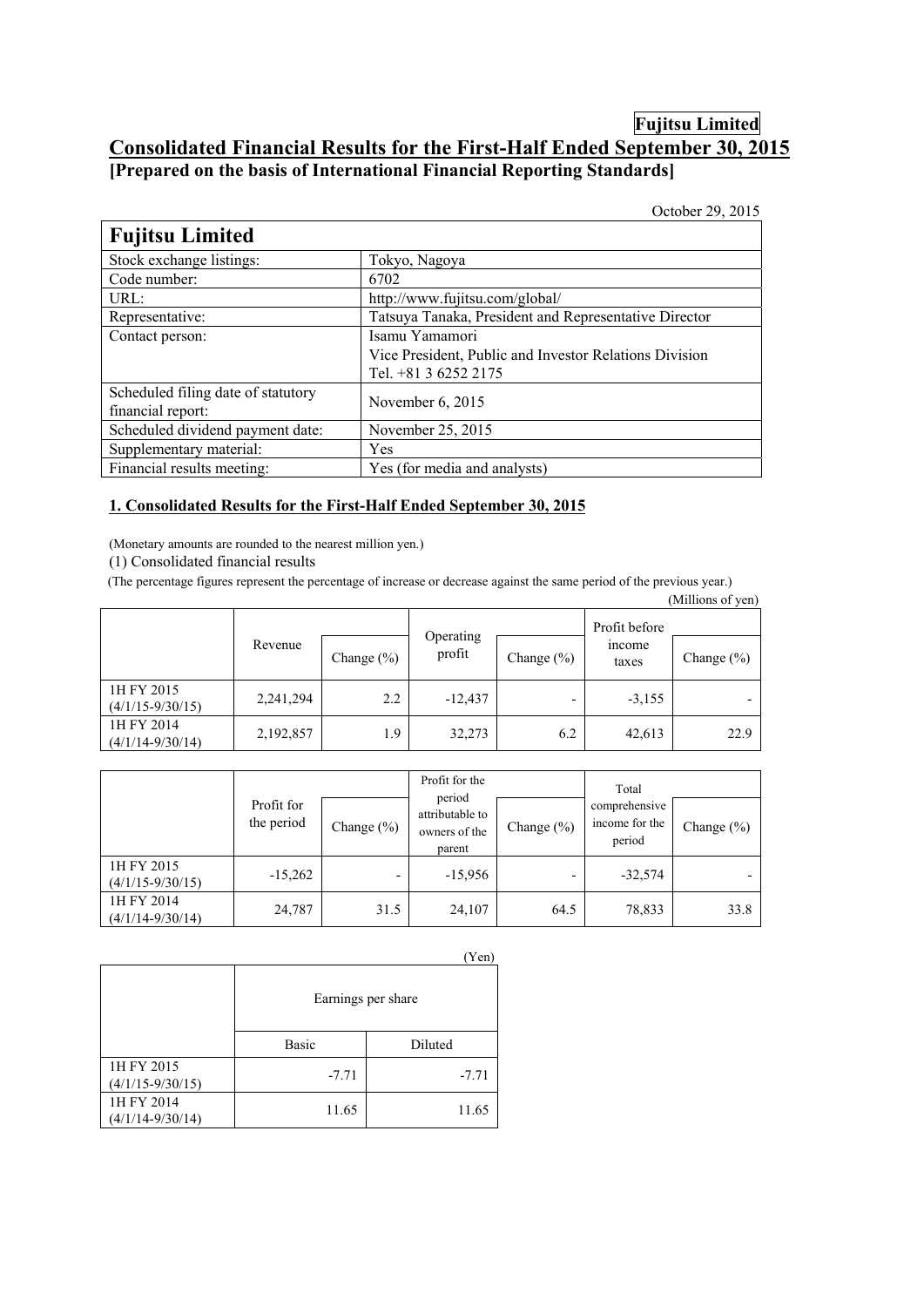| Consolidated financial position<br>2) |              | (Millions of yen) |                                                      |                                                                    |
|---------------------------------------|--------------|-------------------|------------------------------------------------------|--------------------------------------------------------------------|
|                                       | Total assets | Total equity      | Equity<br>attributable to<br>owners of the<br>parent | Equity<br>attributable to<br>owners of the<br>parent ratio $(\% )$ |
| September 30, 2015                    | 3,185,953    | 891,787           | 750,136                                              | 23.5                                                               |
| March 31, 2015                        | 3,271,121    | 934,397           | 790,089                                              | 24.2                                                               |

#### **2. Dividends per Share (Ordinary Shares)**

|                    |                     |      |    |              | (Yen)        |
|--------------------|---------------------|------|----|--------------|--------------|
|                    | Dividends per share |      |    |              |              |
|                    | 1Q                  | 2Q   | 3Q | Year-<br>end | Full<br>year |
| FY 2014            |                     | 4.00 |    | 4.00         | 8.00         |
| FY 2015            |                     | 4.00 |    |              |              |
| FY 2015 (Forecast) |                     |      |    | 4.00         | 8.00         |

Note: Revision of the latest dividends forecast: None

#### **3. Consolidated Earnings Forecast for FY2015**

(The percentage figures represent the percentage of increase or decrease against the previous year.)

|         |           |                  |                     |                  |                                                                      |                  | (Millions of yen, except per share data) |
|---------|-----------|------------------|---------------------|------------------|----------------------------------------------------------------------|------------------|------------------------------------------|
|         | Revenue   | Change<br>$(\%)$ | Operating<br>profit | Change<br>$(\%)$ | Profit for<br>the year<br>attributable<br>to owners<br>of the parent | Change<br>$(\%)$ | Basic earnings<br>per share              |
| FY 2015 | 4,880,000 | 2.7              | 150,000             | $-16.0$          | 100,000                                                              | $-28.6$          | 48.33                                    |

Note: Revision of the latest consolidated earnings forecast: Yes

#### **4. Other Information**

- (1) Significant changes to subsidiaries in the current reporting period (Changes to specified subsidiaries resulting from changes in scope of consolidation): None
- (2) Changes in accounting policies and accounting estimates
	- 1. Changes in accounting policies required by IFRS: None
	- 2. Changes arising from factors other than 1: None
	- 3. Changes in accounting estimates: None

#### (3) Number of issued shares (ordinary shares)

| 1. Number of issued shares at end.<br>of period | As of September 30, 2015 | 2,070,018,213 | <b>Shares</b> |
|-------------------------------------------------|--------------------------|---------------|---------------|
|                                                 | As of March 31, 2015     | 2,070,018,213 | <b>Shares</b> |
| 2. Treasury stock held at end of<br>period      | As of September 30, 2015 | 1,134,790     | <b>Shares</b> |
|                                                 | As of March 31, 2015     | 1,068,846     | <b>Shares</b> |
| 3. Average number of shares<br>during period    | 1H FY 2015               | 2,068,907,028 | <b>Shares</b> |
|                                                 | 1H FY 2014               | 2,069,076,706 | <b>Shares</b> |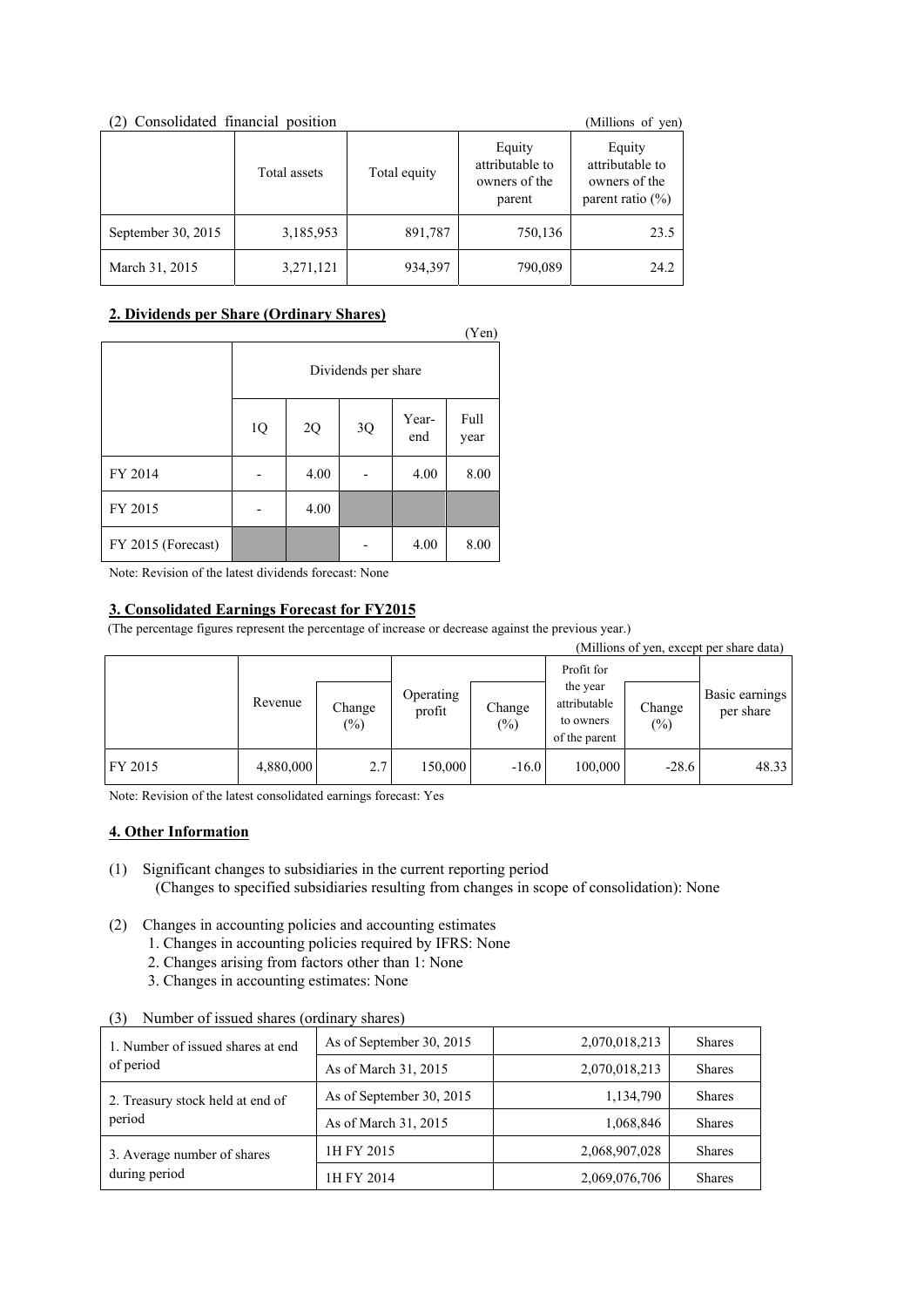Notes:

1. Compliance with quarterly review procedures

These materials fall outside the jurisdiction of the quarterly review procedures of the Financial Instruments and Exchange Act. Therefore, at the time of disclosure, a portion of the review has not yet been completed. Upon completion of the review, a statutory quarterly report will be submitted on November 6, 2015.

2. Precautions on usage of earnings projections

These materials may contain forward-looking statements that are based on management's current information, views and assumptions and involve known and unknown risks and uncertainties that could cause actual results, performance or events to differ materially from those expressed or implied in such statements. Actual results may differ materially from those projected or implied in the forward-looking statements due to, without limitation, the following factors listed below.

For information regarding the assumptions used to prepare these projections, please refer to "Part I: Financial Results, 3. FY2015 Earnings Forecasts" on page 14.

- General economic and market conditions in key markets
- (Particularly in Japan, Europe, North America, and Asia, including China)
- Rapid changes in the high-technology market (particularly semiconductors, PCs, etc.)
- Fluctuations in exchange rates or interest rates
- Fluctuations in capital markets
- Intensifying price competition
- Changes in market positioning due to competition in R&D
- Changes in the environment for the procurement of parts and components
- Changes in competitive relationships relating to collaborations, alliances and technical provisions
- Risks related to public regulations, public policy and tax matters
- Risks related to product or services defects
- Potential emergence of unprofitable projects
- Risks related to R&D investments, capital expenditures, business acquisitions, business restructuring, etc.
- Risks related to natural disasters and unforeseen events
- Changes in accounting policies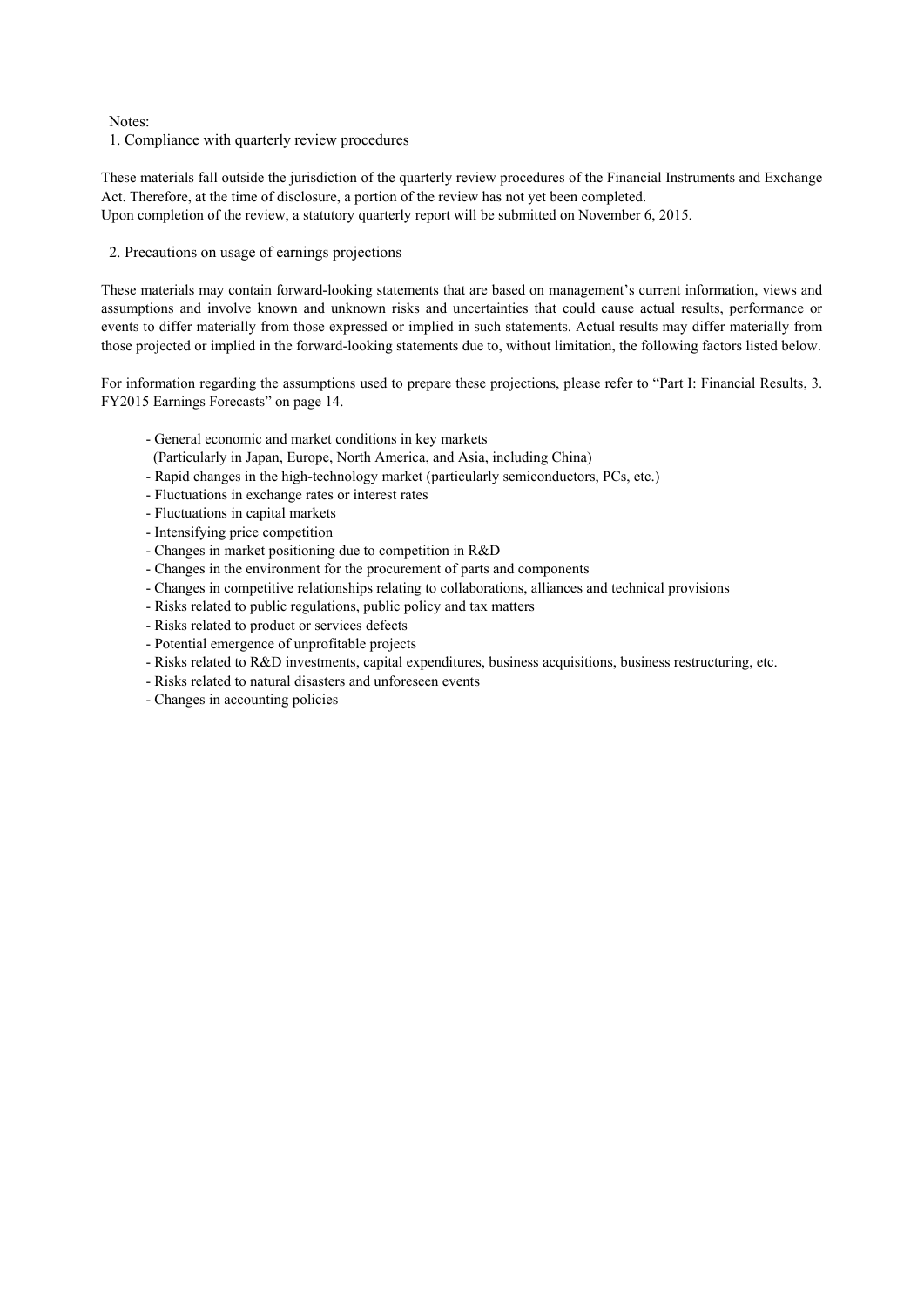# **Contents**

|                                                          | p. 2                                                                 |
|----------------------------------------------------------|----------------------------------------------------------------------|
| <b>Explanation of Financial Results</b>                  | p.2                                                                  |
| <b>Explanation of Financial Condition</b>                | p. 12                                                                |
| FY2015 Earnings Forecasts                                | p. 14                                                                |
|                                                          | p. 15                                                                |
| Condensed Consolidated Statement of Financial Position   | p. 15                                                                |
| Condensed Consolidated Statement of Profit or Loss and   |                                                                      |
| Condensed Consolidated Statement of Comprehensive Income | p. 16                                                                |
| Condensed Consolidated Statement of Changes in Equity    | p. 18                                                                |
| Condensed Consolidated Statement of Cash Flows           | p. 19                                                                |
| Notes to Financial Statements                            | p. 20                                                                |
|                                                          | <b>Part I: Financial Results</b><br><b>Part II: Financial Tables</b> |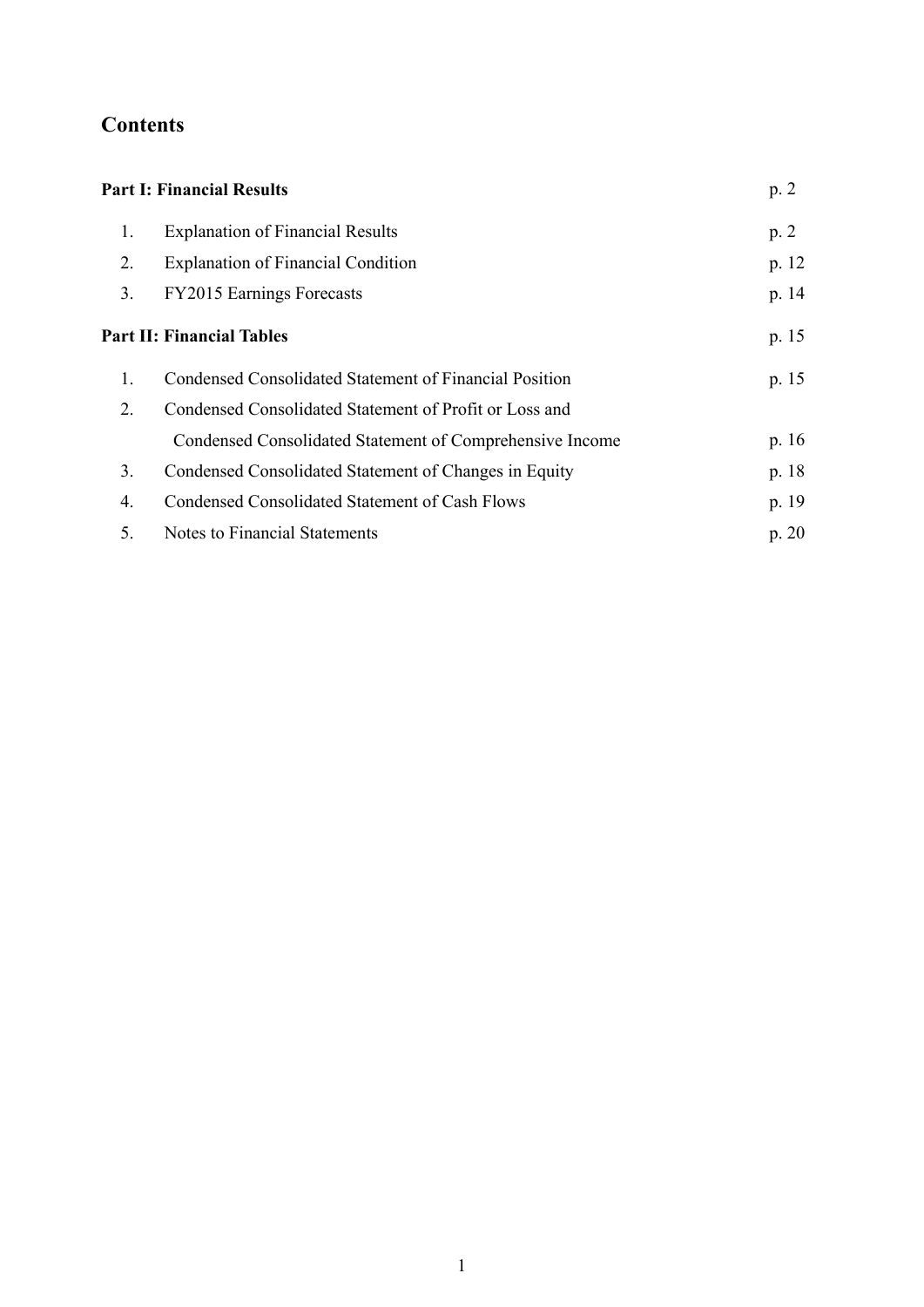# <span id="page-5-0"></span>**Part I: Financial Results**

*The impact of foreign exchange fluctuations has been calculated by using the average US dollar, euro, and British pound foreign exchange rates for the second quarter and the first half of fiscal 2014 to translate the current period's revenue outside Japan into yen.* 

## **1. Explanation of Financial Results**

#### 1-1. Second Quarter

| 1-1. Second Quarter                            |                   |
|------------------------------------------------|-------------------|
| <b>FY2015 Second-Quarter Financial Results</b> | (Billions of yen) |

|                                                                       | <b>2Q FY2014</b><br>$7/1/14-$<br>9/30/14 | <b>2Q FY2015</b><br>$7/1/15$ -<br>9/30/15 | Change vs.<br>2Q FY2014 | Change $(\% )$ |
|-----------------------------------------------------------------------|------------------------------------------|-------------------------------------------|-------------------------|----------------|
| Revenue                                                               | 1,124.1                                  | 1,176.2                                   | 52.0                    | 4.6            |
| Operating profit<br>[Operating profit margin]                         | 24.9<br>$[2.2\%]$                        | 14.8<br>$[1.3\%]$                         | $-10.0$<br>$[-0.9\%]$   | $-40.4$        |
| Financial income (expenses)                                           | 5.8                                      | $-3.5$                                    | $-9.4$                  |                |
| Income from investments accounted for<br>using the equity method, net | $1.3\,$                                  | 2.3                                       | 1.0                     | 76.4           |
| Profit for the period before income taxes                             | 32.1                                     | 13.6                                      | $-18.5$                 | $-57.5$        |
| Profit for the period attributable to owners<br>of the parent         | 17.2                                     | 2.9                                       | $-14.2$                 | $-82.9$        |

#### **<Profit or Loss>**

Consolidated revenue for the second quarter of fiscal 2015 was 1,176.2 billion yen, an increase of 4.6% compared to the second quarter of fiscal 2014. Revenue in Japan increased 3.2%. Although revenue from network products and PCs decreased, revenue from system integration services and mobile phones increased. Revenue outside of Japan rose 6.8%. Revenue from network products declined, but overall revenue outside of Japan rose, benefiting from foreign exchange movements. The decline in the value of the yen versus the US dollar served to increase revenue by about 35 billion yen compared to the second quarter of fiscal 2014. The ratio of revenue outside Japan was 40.8%, an increase of 0.8 of a percentage point compared to the same period in the prior fiscal year.

from the weakening of the euro against the US dollar. Fujitsu recorded an operating profit of 14.8 billion yen, down 10.0 billion yen from the second quarter of fiscal 2014. In addition to the impact of lower revenues from network products and PCs, there was the negative impact of higher procurement costs in Europe for US dollar-denominated components stemming

Net financial expenses were 3.5 billion yen, representing a deterioration of 9.4 billion yen from the same period in fiscal 2014, when the company recorded net gain on foreign exchange because of the sharp fall in the value of the yen.

As a result, the profit before income taxes was 13.6 billion yen, a decline of 18.5 billion yen from the second quarter of the previous fiscal year.

Profit for the period attributable to owners of the parent was 2.9 billion yen, down 14.2 billion yen from the second quarter of fiscal 2014. The company's tax burden was higher than the standard effective income tax rate, primarily because there was a review of the balance of deferred tax assets for a subsidiary in Japan that recorded deteriorated earnings.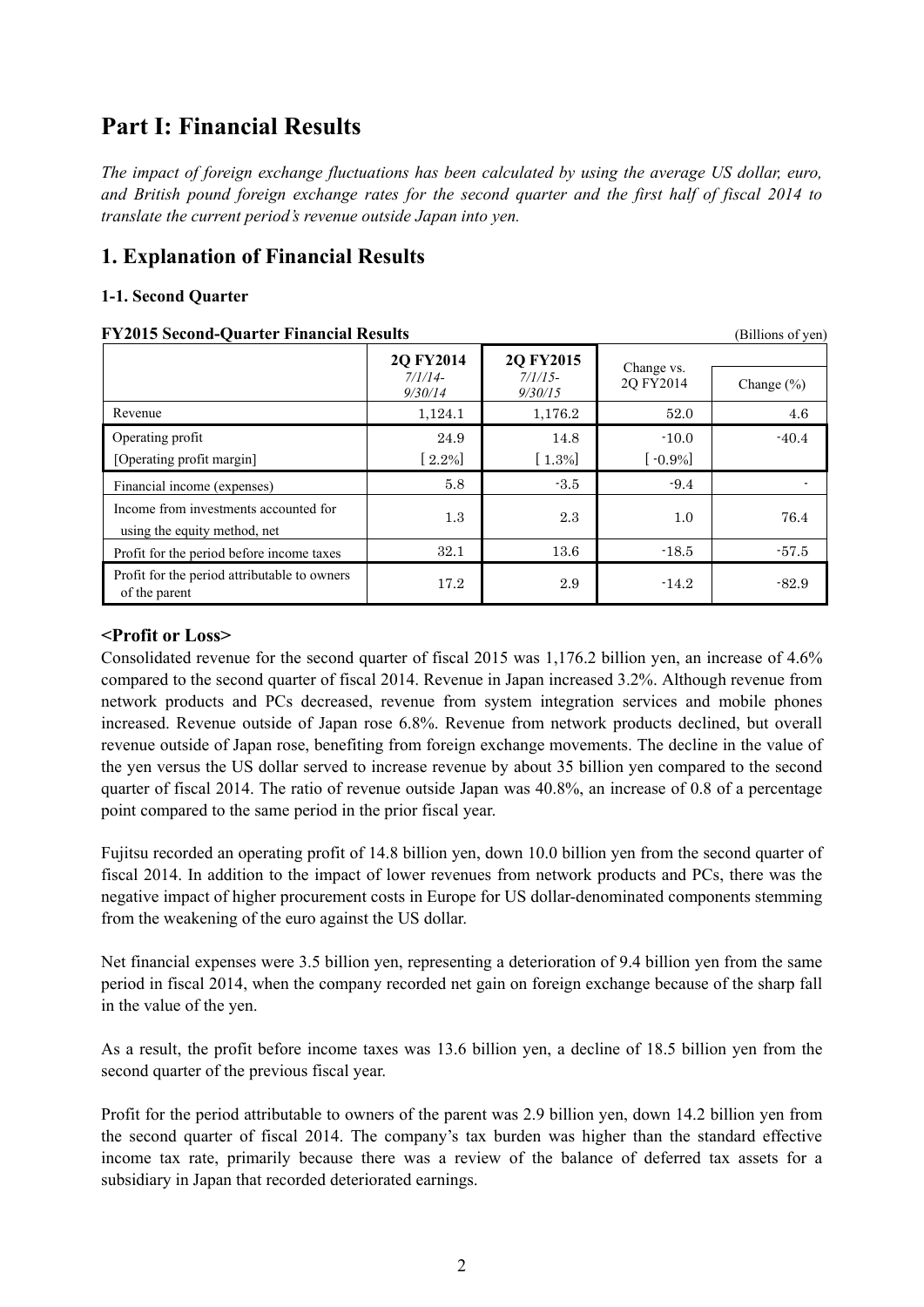### **FY2015 Second-Quarter Consolidated Business Segment Information**

|                              | 2Q FY2014                    | 2Q FY2015                    |         | Change vs. 2Q FY2014 |
|------------------------------|------------------------------|------------------------------|---------|----------------------|
|                              | 7/1/2014 $\sim$<br>9/30/2014 | 7/1/2015 $\sim$<br>9/30/2015 |         | Change $(\% )$       |
| <b>Technology Solutions</b>  | 784.1                        | 799.3                        | 15.2    | 1.9                  |
| Services                     | 648.5                        | 679.8                        | 31.2    | 4.8                  |
| Solutions / SI               | 230.1                        | 252.9                        | 22.8    | 9.9                  |
| Infrastructure Services      | 418.4                        | 426.8                        | 8.4     | 2.0                  |
| <b>System Platforms</b>      | 135.5                        | 119.5                        | $-15.9$ | $-11.8$              |
| <b>System Products</b>       | 59.7                         | 59.2                         | $-0.4$  | $-0.8$               |
| Network Products             | 75.8                         | 60.3                         | $-15.5$ | $-20.5$              |
| <b>Ubiquitous Solutions</b>  | 245.0                        | 261.8                        | 16.7    | 6.9                  |
| PCs / Mobile Phones          | 159.3                        | 163.3                        | 4.0     | 2.6                  |
| Mobilewear                   | 85.6                         | 98.4                         | 12.7    | 14.9                 |
| <b>Device Solutions</b>      | 145.1                        | 162.1                        | 16.9    | 11.7                 |
| LSI**                        | 75.7                         | 85.6                         | 9.9     | 13.2                 |
| <b>Electronic Components</b> | 69.9                         | 76.8                         | 6.8     | 9.8                  |

| <b>Example 2 Services</b> <a>Principal Products and Services</a> > | (Billions of yen) |
|--------------------------------------------------------------------|-------------------|
|--------------------------------------------------------------------|-------------------|

Notes:

<sup>\*</sup> Revenue includes intersegment revenue.<br>\*\* Revenue figures for LSI include intraseg

<sup>\*\*</sup> Revenue figures for LSI include intrasegment revenue to the electronic components segment.<br>\*\*\* "Other/Elimination and Cornorate" includes Japan's next-generation supercomputer project; fa

<sup>\*\*\* &</sup>quot;Other/Elimination and Corporate" includes Japan's next-generation supercomputer project; facility services and the development of information services for Fujitsu Group companies; and welfare benefits for Fujitsu Group employees, as well as strategic expenses such as basic research and joint costs associated with Group management conducted by the parent company.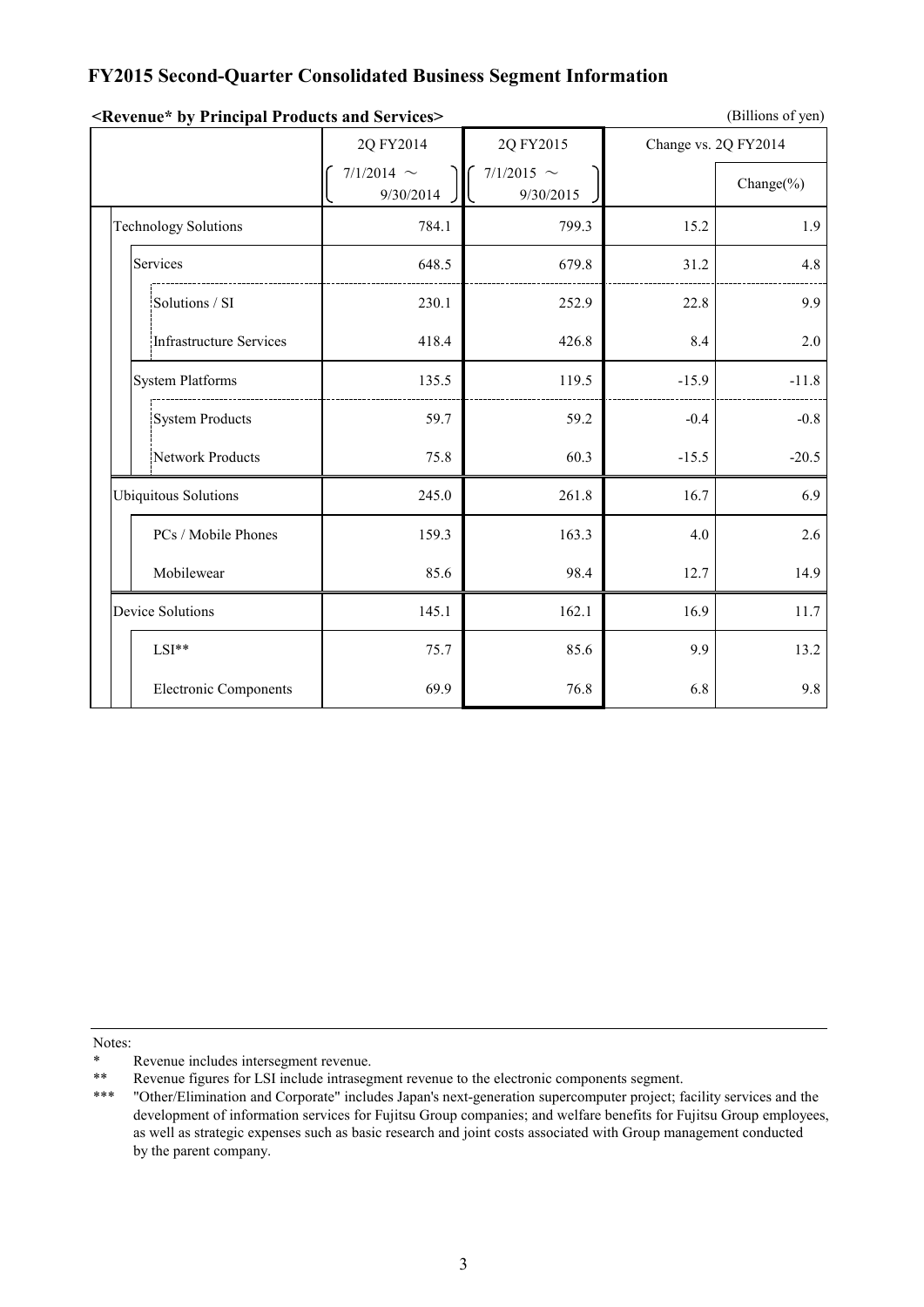**<Revenue\* and Operating Profit>** (Billions of yen)

|                         |                                                      | 2Q FY2014    | 2Q FY2015    | Change vs. 2Q FY2014 |                         |
|-------------------------|------------------------------------------------------|--------------|--------------|----------------------|-------------------------|
|                         |                                                      | $7/1/2014$ ~ | $7/1/2015$ ~ |                      | Change(%)               |
|                         |                                                      | 9/30/2014    | 9/30/2015    |                      |                         |
|                         | Revenue                                              | 784.1        | 799.3        | 15.2                 | 1.9                     |
| Technology              | Japan                                                | 485.1        | 495.8        | 10.7                 | 2.2                     |
| Solutions               | Outside Japan                                        | 298.9        | $303.5\,$    | 4.5                  | $1.5\,$                 |
|                         | Operating profit                                     | $39.3\,$     | 36.3         | $-2.9$               | $-7.5$                  |
|                         | [Operating profit margin]                            | $[5.0\%]$    | $[4.5\%]$    | $[-0.5\%]$           |                         |
|                         | Revenue                                              | 648.5        | 679.8        | 31.2                 | 4.8                     |
|                         | Japan                                                | 389.1        | $413.0\,$    | 23.9                 | 6.1                     |
| Services                | Outside Japan                                        | 259.3        | 266.7        | 7.3                  | 2.8                     |
|                         | Operating profit                                     | $35.2\,$     | 34.4         | $-0.8$               | $-2.3$                  |
|                         | [Operating profit margin]                            | $[5.4\%]$    | $[5.1\%]$    | $[-0.3\%]$           |                         |
|                         | Revenue                                              | 135.5        | 119.5        | $-15.9$              | $-11.8$                 |
|                         | Japan                                                | $95.9\,$     | 82.7         | $-13.1$              | $-13.7$                 |
| System<br>Platforms     | Outside Japan                                        | $39.6\,$     | 36.7         | $-2.8$               | $-7.2$                  |
|                         | Operating profit                                     | $4.0\,$      | 1.8          | $-2.1$               | $\mbox{{\small -}53.3}$ |
|                         | [Operating profit margin]                            | $[3.0\%]$    | $[1.6\%]$    | $[-1.4\%]$           |                         |
|                         | Revenue                                              | 245.0        | 261.8        | 16.7                 | 6.9                     |
|                         | Japan                                                | 160.4        | 169.9        | 9.5                  | $5.9\,$                 |
| Ubiquitous<br>Solutions | Outside Japan                                        | 84.5         | 91.8         | 7.2                  | 8.6                     |
|                         | Operating profit                                     | $\rm 0.9$    | $-4.6$       | $-5.5$               |                         |
|                         | [Operating profit margin]                            | $[0.4\%]$    | $[-1.8\%]$   | $[-2.2\%]$           |                         |
|                         | Revenue                                              | 145.1        | 162.1        | 16.9                 | 117                     |
|                         | Japan                                                | 73.9         | 74.7         | 0.8                  | 1.2                     |
| <b>Device Solutions</b> | Outside Japan                                        | $71.2\,$     | $87.3\,$     | 16.1                 | $22.6\,$                |
|                         | Operating profit                                     | $6.6\,$      | 7.8          | 1.2                  | $18.6\,$                |
|                         | [Operating profit margin]                            | $[4.6\%]$    | $[4.8\%]$    | $[0.2\%]$            |                         |
| Other/Elimination       | Revenue                                              | $-50.1$      | $-47.1$      | 2.9                  |                         |
| and<br>Corporate***     | Operating profit                                     | $-21.8$      | $-24.7$      | $-2.8$               |                         |
|                         | Revenue                                              | 1,124.1      | 1,176.2      | 52.0                 | $4.6\,$                 |
|                         | Japan                                                | $674.6\,$    | 695.8        | 21.2                 | $\!3.2\!$               |
| Total                   | Outside Japan                                        | $\!49.5\!$   | $480.3\,$    | 30.7                 | $6.8\,$                 |
|                         | Operating profit                                     | $24.9\,$     | 14.8         | $-10.0$              | $-40.4$                 |
|                         | [Operating profit margin]                            | $[2.2\%]$    | [1.3%]       | $[-0.9\%]$           |                         |
|                         | <ratio japan="" of="" outside="" revenue=""></ratio> | $40.0\%$     | 40.8%        | 0.8%                 |                         |

4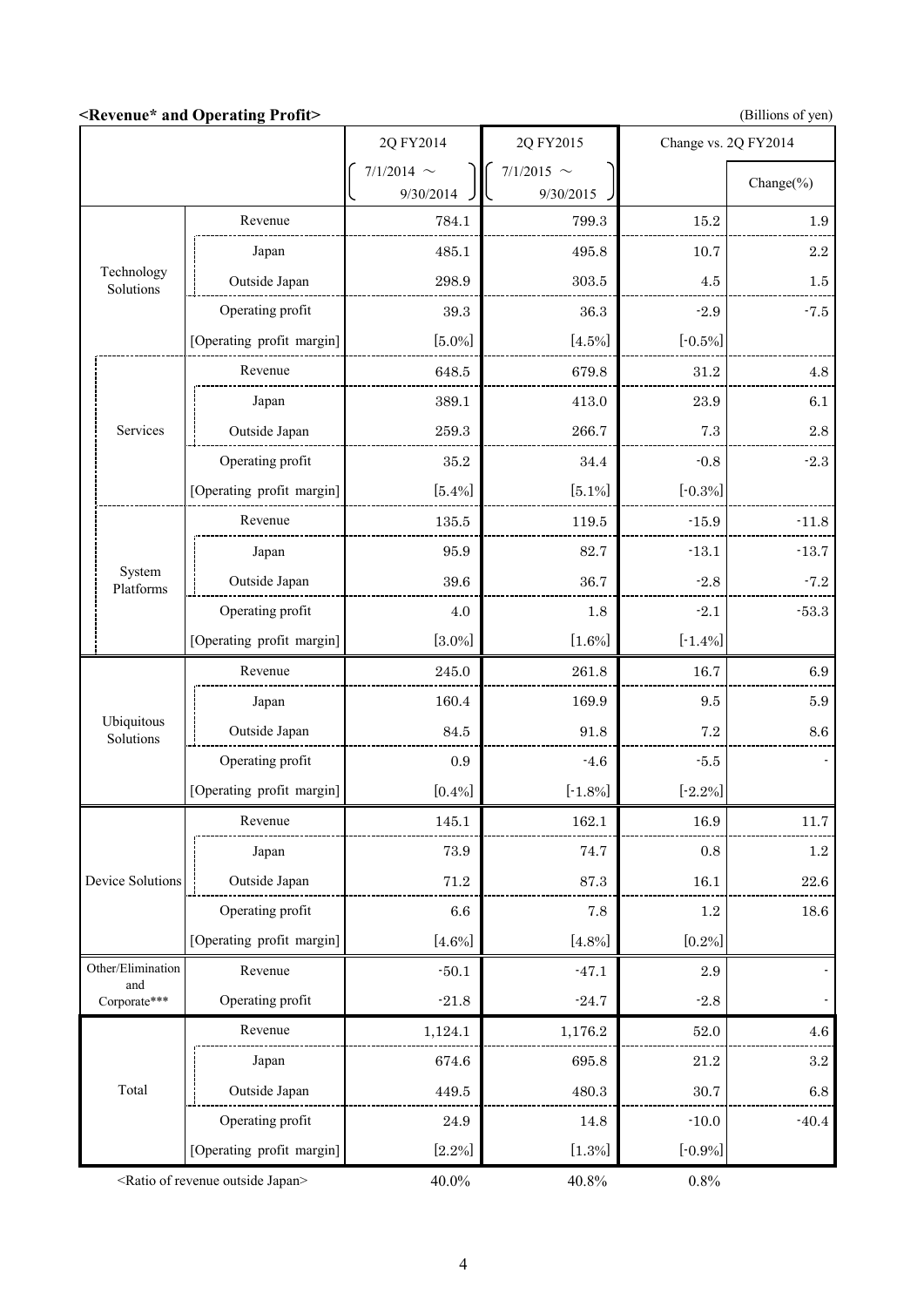#### **Technology Solutions**

 from system integration services rose on increased investment by customers in the financial services Revenue in the Technology Solutions segment amounted to 799.3 billion yen, an increase of 1.9% from the second quarter of fiscal 2014. Revenue in Japan rose 2.2%. In the Services sub-segment, revenue sector and public sector, and revenue from infrastructure services continued to be solid. In the System Platforms sub-segment, however, network products revenue decreased due to low second quarter capital spending by customers. Revenue outside Japan increased 1.5%. There was an increase in revenue in the Services sub-segment as the yen continued to weaken compared to the second quarter of fiscal 2014. In the System Platforms sub-segment, revenue from network products declined.

The segment posted an operating profit of 36.3 billion yen, representing a decline of 2.9 billion yen compared to the same period in fiscal 2014. In the Services sub-segment, despite the positive impact of higher revenue, operating profit declined because of higher expenses to expand sales in the internet service provider business, and also due to a lump-sum expense according to the change of the retirement benefit plans of a subsidiary in Japan, as well as other factors. In the System Platforms sub-segment, operating profit declined due to lower revenue.

#### **Ubiquitous Solutions**

 quarter of fiscal 2014. Revenue in Japan rose by 5.9%. Although revenue from PCs, mainly for Revenue in the Ubiquitous Solutions segment was 261.8 billion yen, an increase of 6.9% from the second enterprises, declined, revenue from mobile phones rose, primarily from the Raku-Raku series of smartphones. Revenue in the Mobilewear sub-segment rose as well. Revenue outside Japan increased 8.6%. Revenue from the Mobilewear sub-segment increased, particularly in Europe, and foreign exchange movements also influenced results.

The Ubiquitous Solutions segment posted an operating loss of 4.6 billion yen, representing a deterioration of 5.5 billion yen compared to the same period in fiscal 2014. In addition to the negative impact of lower revenue from PCs, the weakening of the euro and the yen against the US dollar caused procurement costs for US dollar-denominated components to rise at locations in Europe and Japan. Despite the positive impact of higher revenue from mobile phones, results were adversely impacted by expenses incurred to deal with a defective model, and operating profit deteriorated from last year. Operating profit in the Mobilewear sub-segment increased because of higher revenue.

#### **Device Solutions**

Revenue in the Device Solutions segment amounted to 162.1 billion yen, up 11.7% from the second quarter of fiscal 2014. Revenue from both LSI devices and electronic components benefited from foreign exchange movements.

The segment posted an operating profit of 7.8 billion yen, up 1.2 billion yen from the second quarter of fiscal 2014. Although an impairment loss on idle assets was recorded for electronic components, operating profit increased due to the increase in the value of US dollar-denominated exports because of the decline in the value of the yen against the US dollar.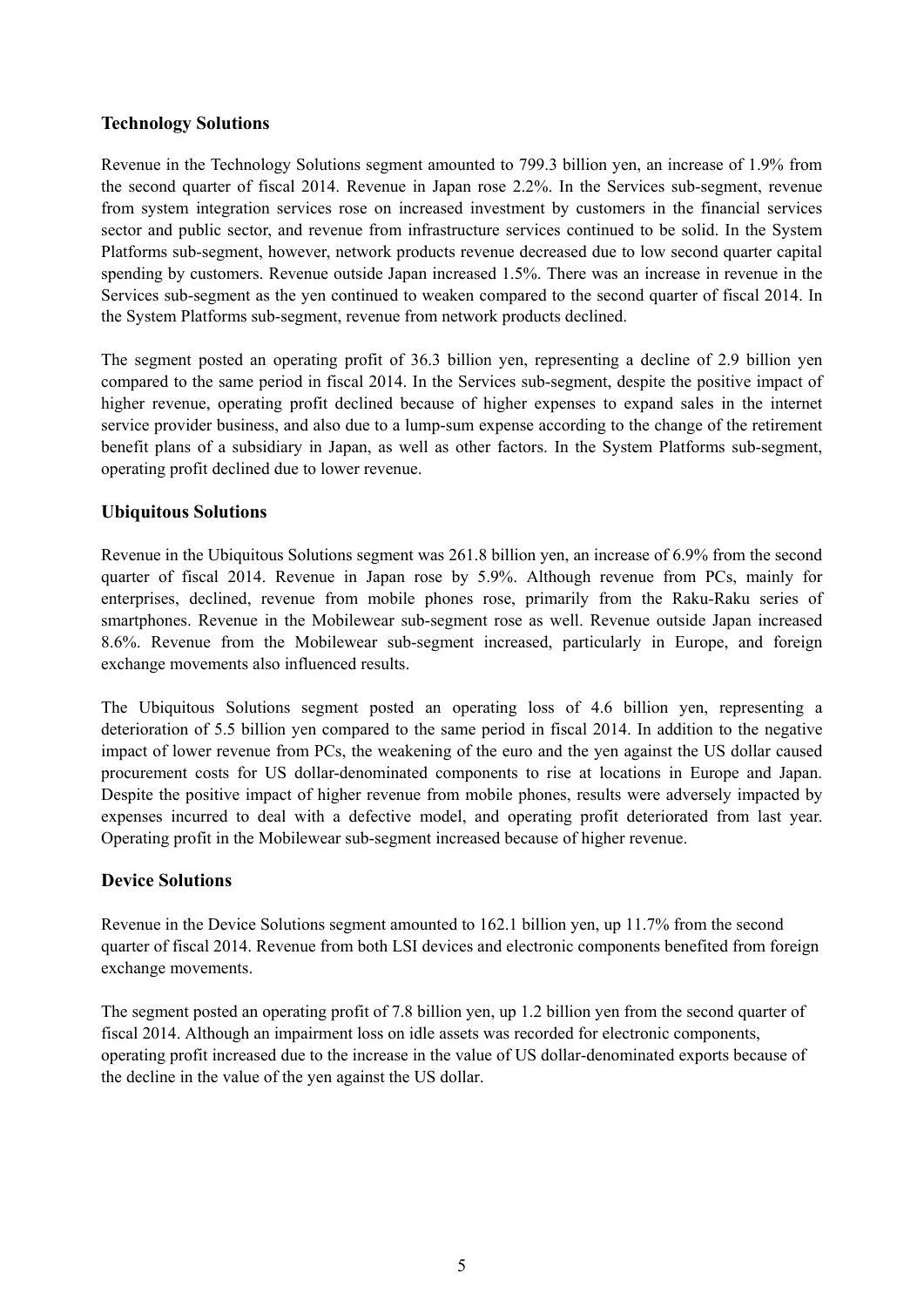#### **Other/Elimination and Corporate**

This segment recorded an operating loss of 24.7 billion yen, representing a deterioration of 2.8 billion yen from the second quarter of fiscal 2014. The higher loss is attributable to an expansion of strategic investments in such fields as next-generation clouds for IoT\* platforms, and future healthcare services.

\*IoT (Internet of Things): A system in which not only PCs and servers, but a wide variety of things are connected to the internet and exchange information.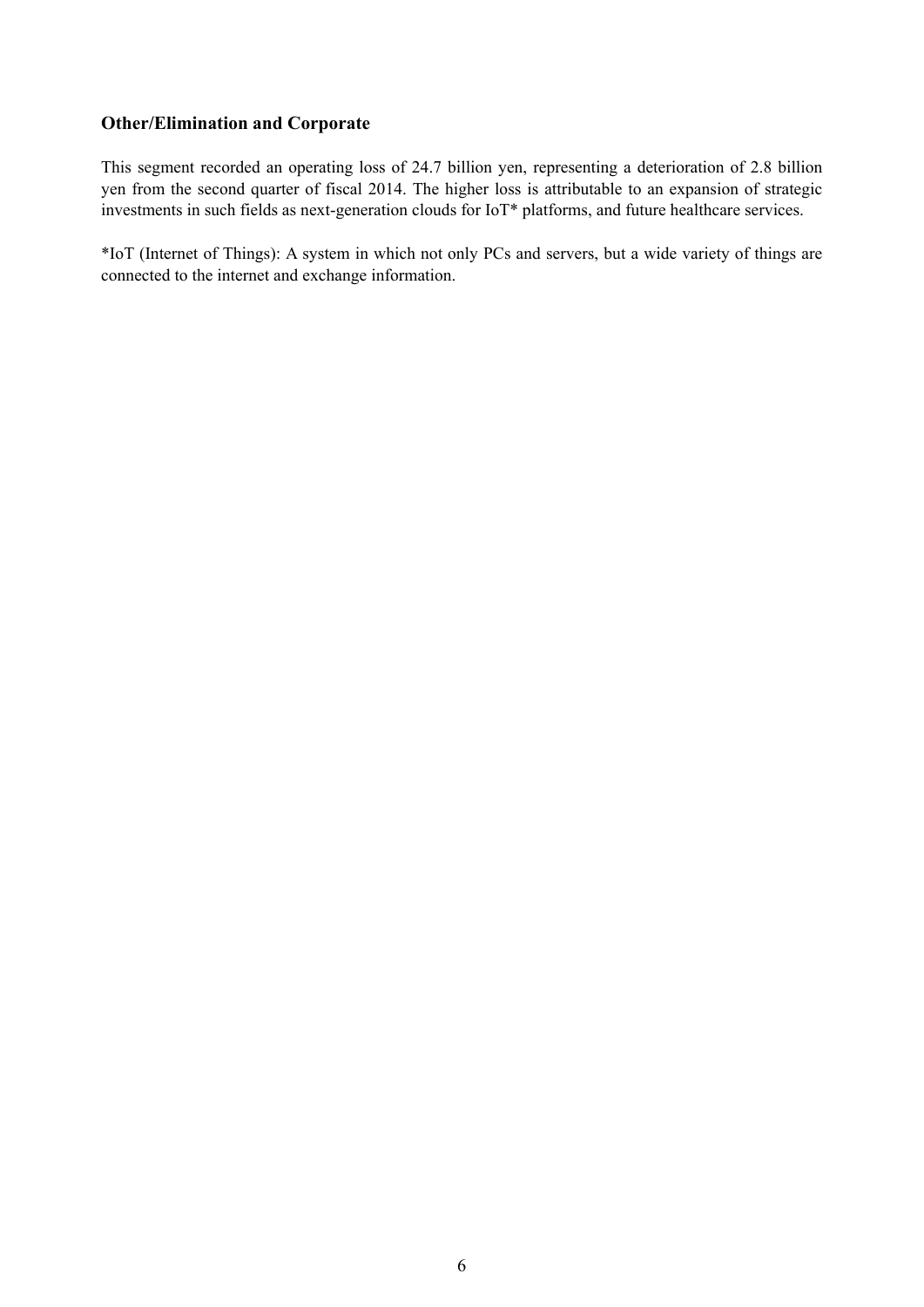#### **1-2. First-Half**

| F I ZVIS FIISE-HAII FIIIAIICIAI RESUILS                               |                                   |                                   |                         | (DHIIOIIS 01 YEII) |
|-----------------------------------------------------------------------|-----------------------------------|-----------------------------------|-------------------------|--------------------|
|                                                                       | 1H FY2014<br>$4/1/14-$<br>9/30/14 | 1H FY2015<br>$4/1/15-$<br>9/30/15 | Change vs.<br>1H FY2014 | Change $(\% )$     |
| Revenue                                                               | 2,192.8                           | 2,241.2                           | 48.4                    | $2.2\,$            |
| Operating profit<br>[Operating profit margin]                         | 32.2<br>$[1.5\%]$                 | $-12.4$<br>$-0.6\%$               | $-44.7$<br>$[-2.1\%]$   |                    |
| Financial income (expenses)                                           | 6.9                               | $-1.6$                            | $-8.6$                  |                    |
| Income from investments accounted for<br>using the equity method, net | 3.3                               | 10.9                              | 7.6                     | 225.4              |
| Profit for the period before income taxes                             | 42.6                              | $-3.1$                            | $-45.7$                 |                    |
| Profit for the period attributable to owners<br>of the parent         | 24.1                              | $-15.9$                           | $-40.0$                 |                    |

#### **FY2015 First-Half Financial Results** (Billions of yen)

#### **<Profit or Loss>**

Consolidated revenue for the first half of fiscal 2015 was 2,241.2 billion yen, an increase of 2.2% compared to the first half of fiscal 2014. Revenue in Japan was essentially unchanged from the same period in fiscal 2014. Revenue from system integration services increased, but revenue from network products and PCs decreased. Revenue outside of Japan rose 5.2%. Revenue from network products and PCs declined, but overall revenue outside of Japan rose, benefiting from foreign exchange movements. The depreciating yen against the US dollar led to a revenue increase of about 65 billion yen compared to the first half of fiscal 2014. The ratio of revenue outside Japan was 41.7%, an increase of 1.2 percentage points compared to the same period in the prior fiscal year.

Fujitsu recorded an operating loss of 12.4 billion yen, representing a deterioration of 44.7 billion yen from the first half of fiscal 2014. In addition to the impact of lower revenues from network products and PCs, there was the negative impact of higher procurement costs in Europe for US dollar-denominated components stemming from the weakening of the euro against the US dollar, and there was also a one-time expense recorded to cover the costs of reallocating employees and other costs in the network business in Japan.

Net financial expenses amounted to a loss of 1.6 billion yen, representing a deterioration of 8.6 billion yen from the same period in fiscal 2014, when the company recorded net gain on foreign exchange because of the sharp fall in the value of the yen.

Income from investments accounted for using the equity method, net, was 10.9 billion yen, an increase of 7.6 billion yen from the first half of fiscal 2014. Fujitsu recorded a dilution gain from changes in equity interest stemming from an offering of shares of an affiliate on China's Shenzhen Stock Exchange. In addition, the system LSI device design and development business was transferred to an affiliate (Socionext Inc., which commenced operations in March 2015, with a ratio of voting rights as follows: 40% Fujitsu, 20% Panasonic Corporation, and 40% Development Bank of Japan, Inc.).

As a result, the loss before income taxes was 3.1 billion yen, representing a deterioration of 45.7 billion yen from the first half of the previous fiscal year.

Loss for the period attributable to owners of the parent was 15.9 billion yen, representing a deterioration of 40.0 billion yen from the first half of fiscal 2014.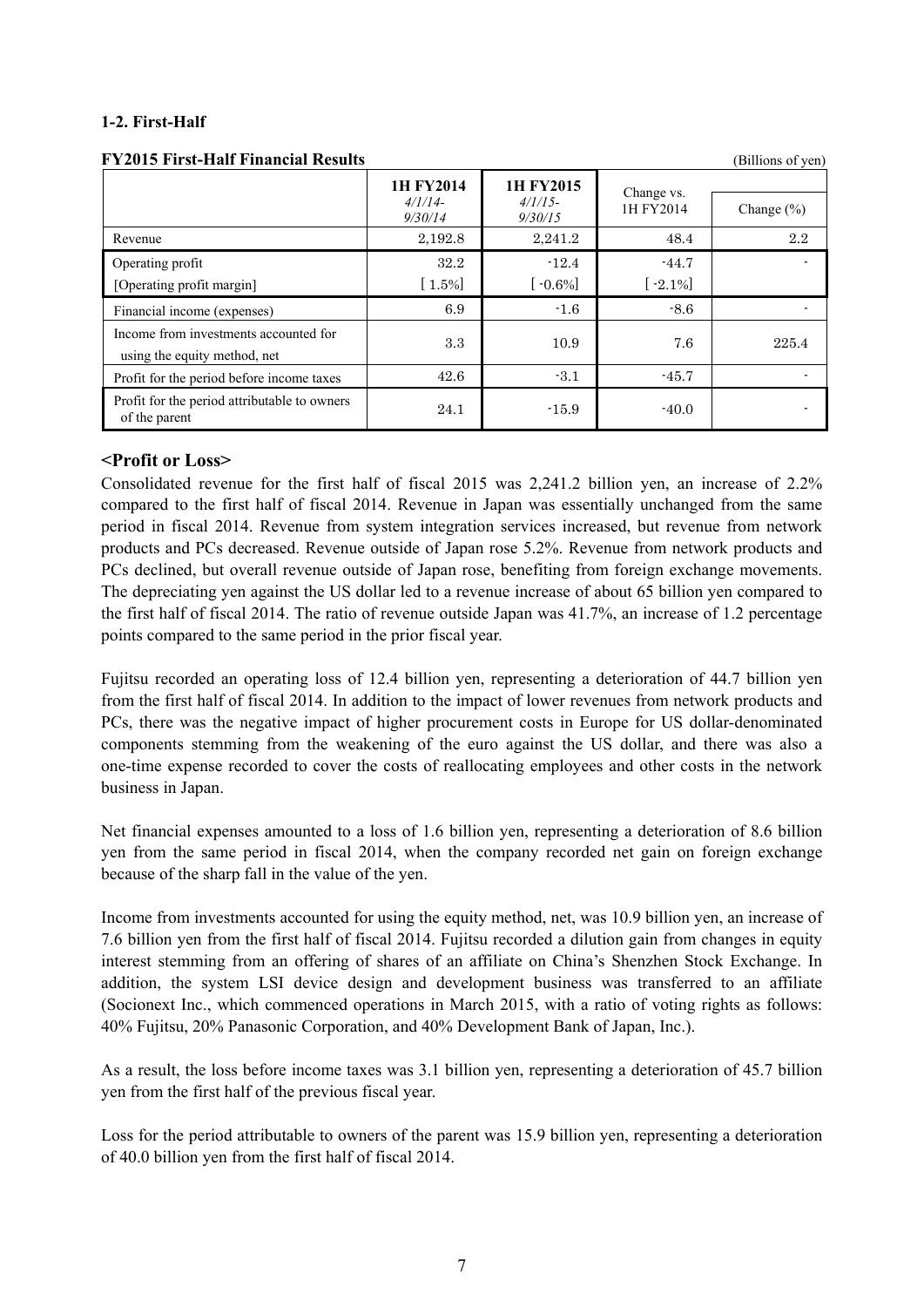### **FY2015 First-Half Consolidated Business Segment Information**

|                              | 1H FY2014                    | 1H FY2015<br>Change vs. 1H FY2014 |         |                |
|------------------------------|------------------------------|-----------------------------------|---------|----------------|
|                              | 4/1/2014 $\sim$<br>9/30/2014 | 4/1/2015 $\sim$<br>9/30/2015      |         | Change $(\% )$ |
| <b>Technology Solutions</b>  | 1,492.1                      | 1,518.2                           | 26.0    | 1.7            |
| Services                     | 1,229.0                      | 1,291.0                           | 62.0    | 5.0            |
| Solutions / SI               | 424.0                        | 464.2                             | 40.2    | 9.5            |
| Infrastructure Services      | 804.9                        | 826.7                             | 21.7    | 2.7            |
| System Platforms             | 263.1                        | 227.1                             | $-35.9$ | $-13.7$        |
| <b>System Products</b>       | 109.9                        | 114.4                             | 4.5     | 4.1            |
| Network Products             | 153.1                        | 112.7                             | $-40.4$ | $-26.4$        |
| <b>Ubiquitous Solutions</b>  | 513.9                        | 505.0                             | $-8.8$  | $-1.7$         |
| PCs / Mobile Phones          | 345.7                        | 315.0                             | $-30.7$ | $-8.9$         |
| Mobilewear                   | 168.1                        | 190.0                             | 21.8    | 13.0           |
| <b>Device Solutions</b>      | 280.4                        | 312.0                             | 31.6    | 11.3           |
| LSI**                        | 144.8                        | 166.2                             | 21.4    | 14.8           |
| <b>Electronic Components</b> | 136.3                        | 146.5                             | 10.2    | 7.5            |

#### **<Revenue\* by Principal Products and Services>**

(Billions of yen)

Notes:

<sup>\*</sup> Revenue includes intersegment revenue.<br>\*\* Revenue figures for LSI include intraseg

<sup>\*\*</sup> Revenue figures for LSI include intrasegment revenue to the electronic components segment.

<sup>\*\*\* &</sup>quot;Other/Elimination and Corporate" includes Japan's next-generation supercomputer project; facility services and the development of information services for Fujitsu Group companies; and welfare benefits for Fujitsu Group employees, as well as strategic expenses such as basic research and joint costs associated with Group management conducted by the parent company.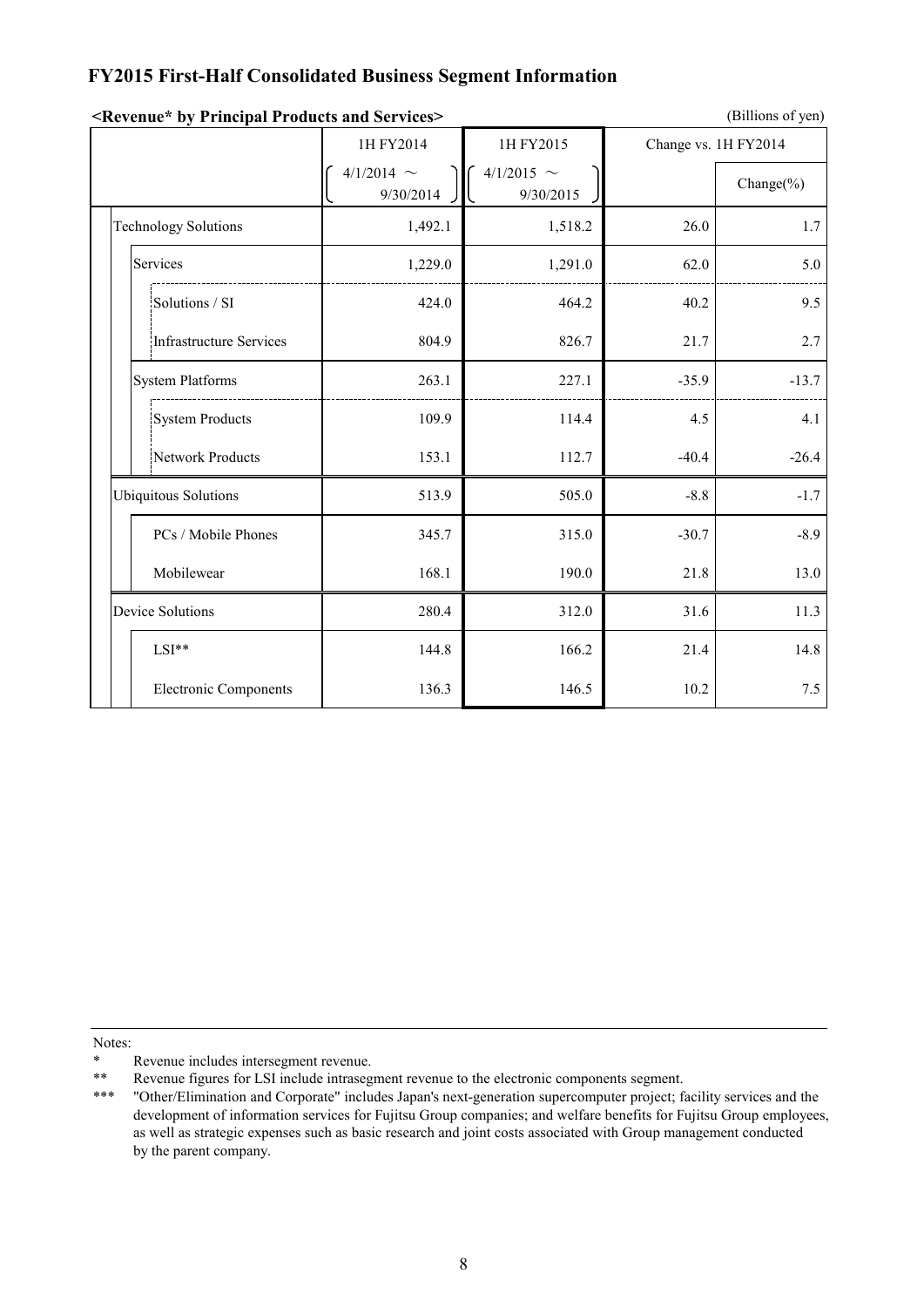**<Revenue\* and Operating Profit>** (Billions of yen)

|                         |                                                      | 1H FY2014    | 1H FY2015        | Change vs. 1H FY2014 |                |
|-------------------------|------------------------------------------------------|--------------|------------------|----------------------|----------------|
|                         |                                                      | $4/1/2014$ ~ | $4/1/2015$ ~     |                      | Change $(\% )$ |
|                         |                                                      | 9/30/2014    | 9/30/2015        |                      |                |
|                         | Revenue                                              | 1,492.1      | 1,518.2          | 26.0                 | 1.7            |
|                         | Japan                                                | 903.3        | 919.0            | 15.6                 | 1.7            |
| Technology<br>Solutions | Outside Japan                                        | 588.8        | 599.2            | 10.4                 | 1.8            |
|                         | Operating profit                                     | $50.7\,$     | 32.3             | $-18.4$              | $-36.3$        |
|                         | [Operating profit margin]                            | $[3.4\%]$    | $[2.1\%]$        | $[-1.3\%]$           |                |
|                         | Revenue                                              | 1,229.0      | 1,291.0          | 62.0                 | 5.0            |
|                         | Japan                                                | 721.2        | 763.7            | 42.5                 | 5.9            |
| Services                | Outside Japan                                        | 507.8        | 527.3            | 19.5                 | $\!.8$         |
|                         | Operating profit                                     | 48.4         | 44.3             | $-4.0$               | $-8.3$         |
|                         | [Operating profit margin]                            | [3.9%]       | $[3.4\%]$        | $[-0.5\%]$           |                |
|                         | Revenue                                              | 263.1        | 227.1            | $-35.9$              | $-13.7$        |
|                         | Japan                                                | 182.1        | 155.2            | $-26.8$              | $-14.7$        |
| System<br>Platforms     | Outside Japan                                        | 80.9         | 71.8             | $-9.0$               | $-11.2$        |
|                         | Operating profit                                     | 2.3          | $-12.0$          | $-14.3$              |                |
|                         | [Operating profit margin]                            | $[0.9\%]$    | $[-5.3\%]$       | $[-6.2\%]$           |                |
|                         | Revenue                                              | 513.9        | 505.0            | $-8.8$               | $-1.7$         |
|                         | Japan                                                | 342.5        | 325.1            | $-17.4$              | $-5.1$         |
| Ubiquitous<br>Solutions | Outside Japan                                        | 171.3        | 179.9            | 8.5                  | 5.0            |
|                         | Operating profit                                     | 9.6          | $-12.2$          | $-21.8$              |                |
|                         | [Operating profit margin]                            | $[1.9\%]$    | $[-2.4\%]$       | $[-4.3\%]$           |                |
|                         | Revenue                                              | 280.4        | 312.0            | 31.6                 | 11.3           |
|                         | Japan                                                | 141.8        | 148.6            | 6.7                  | 4.8            |
| Device Solutions        | Outside Japan                                        | $138.5\,$    | 163.4            | 24.8                 | 18.0           |
|                         | Operating profit                                     | 9.9          | $18.5\,$         | 8.5                  | $86.2\,$       |
|                         | [Operating profit margin]                            | $[3.6\%]$    | $[5.9\%]$        | $[2.3\%]$            |                |
| Other/Elimination       | Revenue                                              | $-93.6$      | $-94.1$          | $-0.4$               |                |
| and<br>Corporate***     | Operating profit                                     | $-38.0$      | $-51.0$          | $-13.0$              |                |
|                         | Revenue                                              | 2,192.8      | 2,241.2          | 48.4                 | $2.2\,$        |
|                         | Japan                                                | 1,305.6      | 1,307.5          | 1.8                  | $0.1\,$        |
| Total                   | Outside Japan                                        | 887.1        | 933.7            | 46.5                 | $5.2\,$        |
|                         | Operating profit                                     | $32.2\,$     | $\textbf{-12.4}$ | $-44.7$              |                |
|                         | [Operating profit margin]                            | $[1.5\%]$    | $[-0.6\%]$       | $[-2.1\%]$           |                |
|                         | <ratio japan="" of="" outside="" revenue=""></ratio> | 40.5%        | 41.7%            | 1.2%                 |                |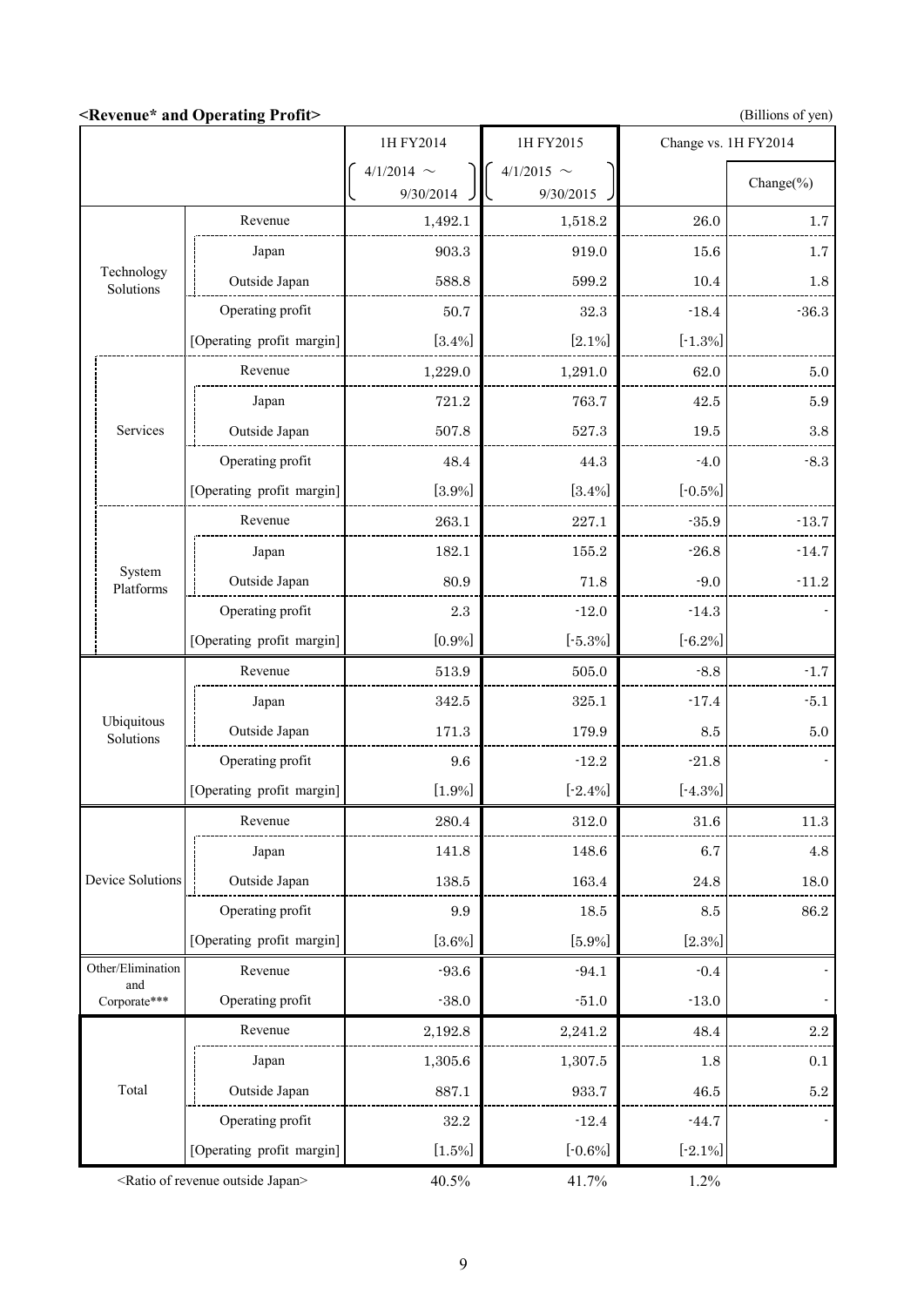#### **Technology Solutions**

Revenue in the Technology Solutions segment amounted to 1,518.2 billion yen, an increase of 1.7% from the first half of fiscal 2014. Revenue in Japan rose 1.7%. In the Services sub-segment, revenue from system integration services rose on increased investment by customers in the financial services sector and the public sector, and revenue from infrastructure services continued to be solid. In the System Platforms sub-segment, however, although server-related revenue rose, revenue from mobile phone base stations and other network products declined due to low capital spending by customers during the first half. Revenue outside Japan increased 1.8%. In the Services sub-segment, the impact of the continuing weaker yen compared to the first half of fiscal 2014 contributed to higher revenue. In the System Platforms sub-segment, however, revenue from optical transmissions systems in North America declined as investments by telecommunications carriers continued to be constrained with respect to relevant segments of Fujitsu's business.

The segment posted an operating profit of 32.3 billion yen, down 18.4 billion yen compared to the same period in fiscal 2014. In the Services sub-segment, despite the positive impact of higher revenue, operating profit declined because of higher expenses to expand sales in the internet service provider business, and also due to a lump-sum expense associated with a change in the retirement benefit plans of a subsidiary in Japan, among other factors. In the System Platforms sub-segment, operating performance deteriorated due to lower revenue and on one-time expenses of approximately 5 billion yen recorded to cover the costs of reallocating employees and other costs in the network business in Japan.

#### **Ubiquitous Solutions**

Revenue in the Ubiquitous Solutions segment was 505.0 billion yen, down 1.7% from the first half of fiscal 2014. Revenue in Japan was down by 5.1%. For PCs, revenue declined as the cycle of higher demand for upgrades resulting from the ending of support for an operating system had peaked in the first quarter of the prior fiscal year. Revenue outside Japan increased 5.0%. Although there was a decline in unit sales of PCs in Europe, revenue from the Mobilewear sub-segment increased, primarily in Europe and US results also benefited from foreign exchange movements.

The Ubiquitous Solutions segment posted an operating loss of 12.2 billion yen, representing a deterioration of 21.8 billion yen compared to the same period in fiscal 2014. In addition to the negative impact of lower revenue from PCs, the decline in the values of the euro and the yen against the US dollar caused procurement costs for US dollar-denominated components to rise in Europe and Japan. Results were also adversely impacted by expenses incurred to deal with a defective model of mobile phones.

#### **Device Solutions**

Revenue in the Device Solutions segment amounted to 312.0 billion yen, up 11.3% from the first half of fiscal 2014. In Japan, revenue increased 4.8%. Revenue from LSI devices increased, primarily from devices used in smartphones. Outside Japan, revenue rose 18.0%. Revenue from both LSI devices and electronic components benefited from foreign exchange movements.

The segment posted an operating profit of 18.5 billion yen, up 8.5 billion yen from the first half of fiscal 2014. Operating profit rose on the increase in the value of US dollar-denominated exports resulting from the decline in the value of the yen against the US dollar.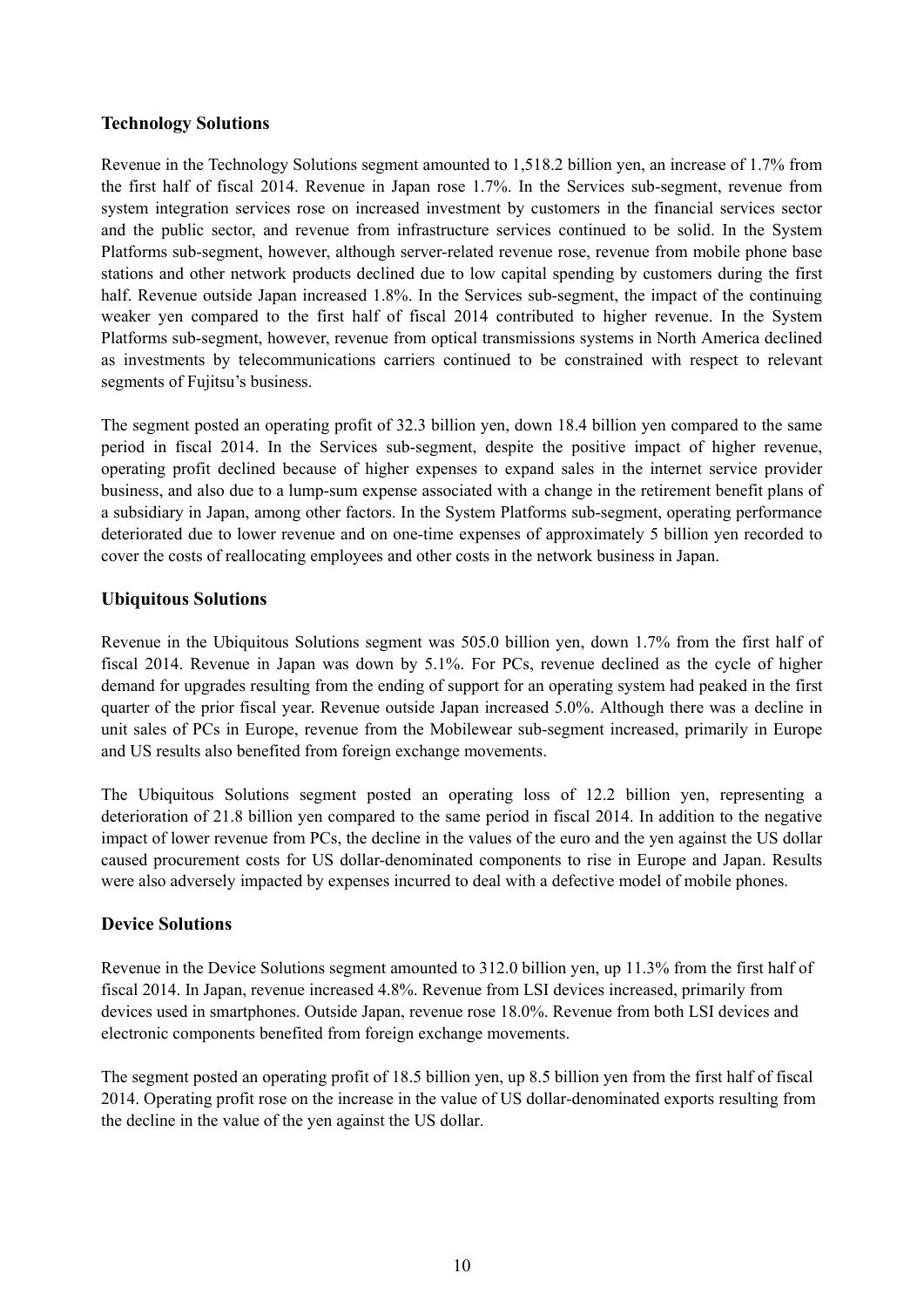## **Other/Elimination and Corporate**

This segment recorded an operating loss of 51.0 billion yen, representing a deterioration of 13.0 billion yen from the first half of fiscal 2014. The higher loss is attributable to greater strategic investments in such fields as next-generation clouds that perform as IoT platforms, and future healthcare services.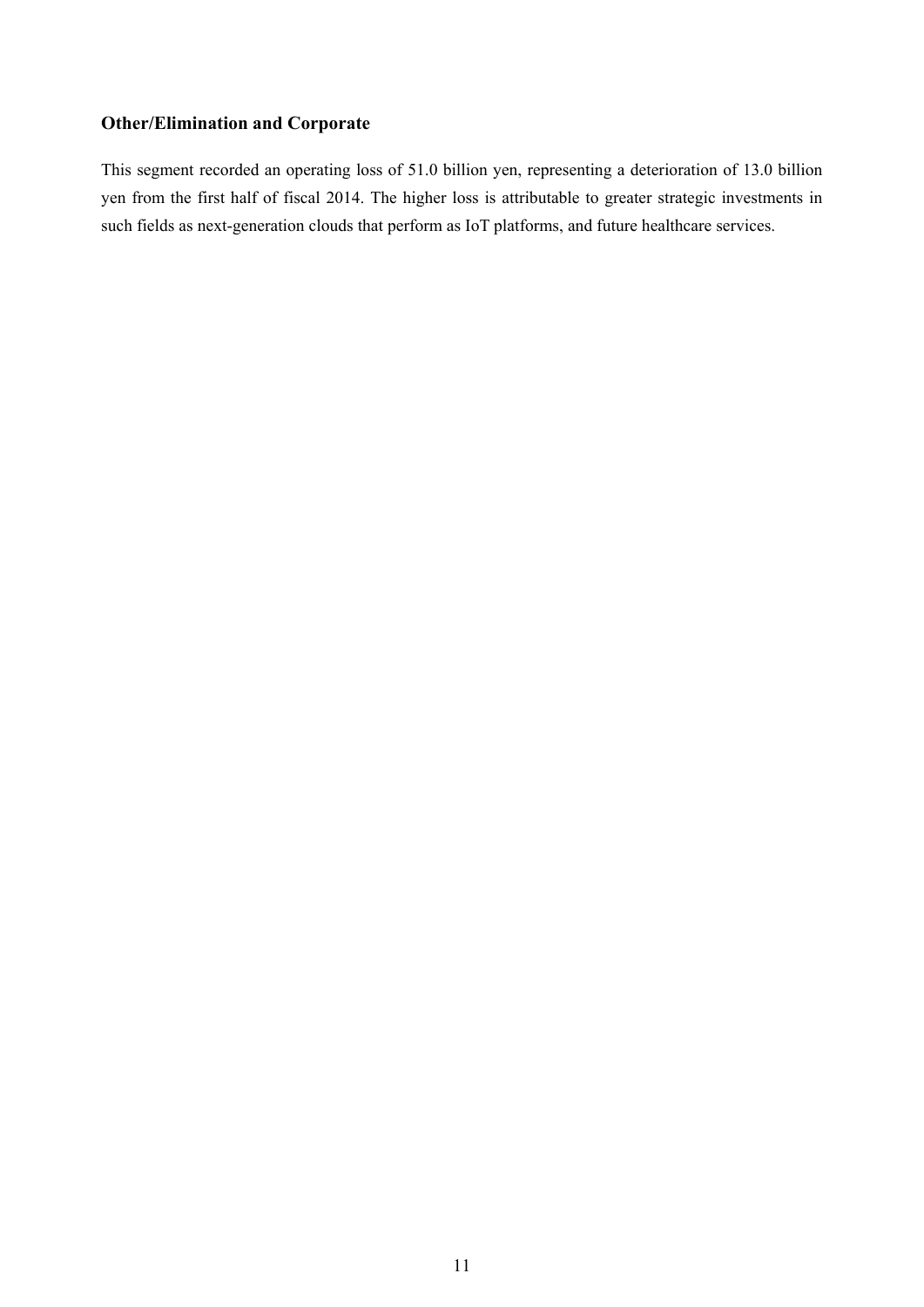## **2. Explanation of Financial Condition**

## **(1) Assets, Liabilities and Equity**

|                                                          |                 |                     | (Billions of yen)             |
|----------------------------------------------------------|-----------------|---------------------|-------------------------------|
|                                                          | Year-end FY2014 | End of<br>2Q FY2015 | Change vs. year-end<br>FY2014 |
| Total assets                                             | 3,271.1         | 3,185.9             | $-85.1$                       |
| Total liabilities                                        | 2,336.7         | 2,294.1             | $-42.5$                       |
| Total equity                                             | 934.3           | 891.7               | $-42.6$                       |
| Total equity attributable to owners of the parent        | 790.0           | 750.1               | $-39.9$                       |
| Reference:                                               |                 |                     |                               |
| Cash and cash equivalents                                | 362.0           | 384.3               | 22.2                          |
| Interest-bearing loans                                   | 578.4           | 656.4               | 77.9                          |
| Net interest-bearing loans                               | 216.4           | 272.0               | 55.6                          |
| $D/E$ ratio (times)                                      | 0.73            | 0.88                | 0.15                          |
| Net D/E ratio (times)                                    | 0.27            | 0.36                | 0.09                          |
| Equity attributable to owners of the parent ratio $(\%)$ | 24.2%           | 23.5%               | $-0.7%$                       |

Consolidated total assets at the end of the first half of fiscal 2015 were 3,185.9 billion yen, down 85.1 billion yen from the end of fiscal 2014. Inventories increased in preparation for expected sales, particularly in the services business, but trade receivables declined on collections from the concentration of revenue booked toward the end of prior fiscal year.

Consolidated total liabilities amounted to 2,294.1 billion yen, a 42.5 billion yen decrease compared to the end of fiscal 2014. The decline was attributable to payment of trade payables relating to the concentration of sales at the end of the prior fiscal year. The balance of interest-bearing loans increased by 77.9 billion yen from the end of the prior fiscal year, to 656.4 billion yen, as a portion of working capital was financed with borrowings, and also because 30.0 billion yen in straight bonds were issued to cover a portion of the funds for the redemption of corporate bonds that reach maturity by the end of October 2015.

The balance of total equity was 891.7 billion yen, a decline of 42.6 billion yen from the end of fiscal 2014. Retained earnings declined because of the loss recorded for the half and payment of the year-end dividend. Equity attributable to owners of the parent ratio was 23.5%, a decline of 0.7 of a percentage point from the end of fiscal 2014.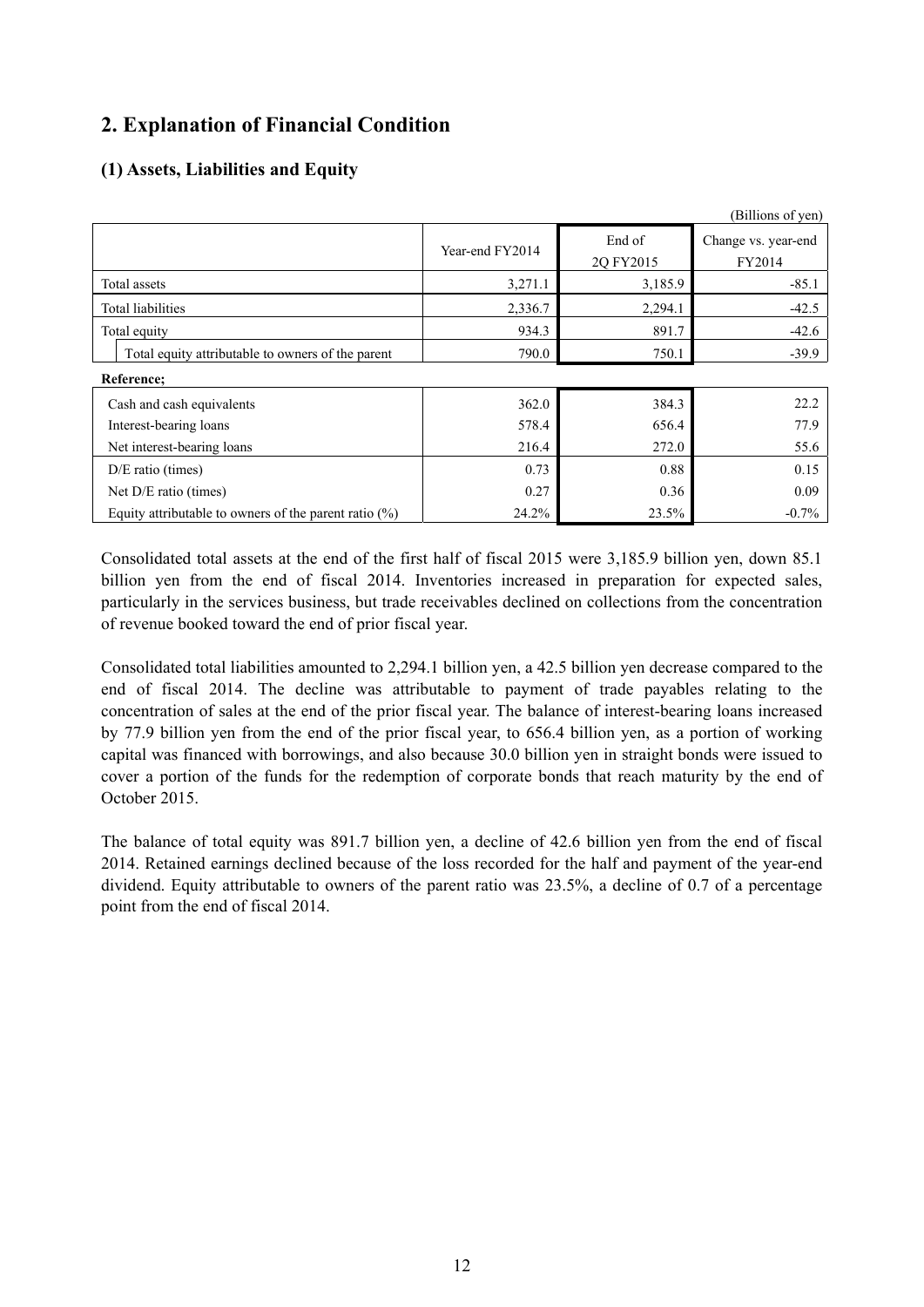### **(2) Cash Flows**

|        |                                            |           |           | (Billions of yen) |
|--------|--------------------------------------------|-----------|-----------|-------------------|
|        |                                            | 1H FY2014 | 1H FY2015 | Change            |
|        | Net cash provided by operating activities  | 88.4      | 31.7      | $-56.6$           |
| Н      | Net cash used in investing activities      | $-93.1$   | $-70.7$   | 22.3              |
| $I+II$ | Free cash flow                             | $-4.7$    | $-39.0$   | $-34.2$           |
| Ш      | Net cash provided by financing activities  | 10.7      | 60.8      | 50.0              |
|        | Cash and cash equivalents at end of period | 306.9     | 384.3     |                   |

Net cash provided by operating activities in the first half amounted to 31.7 billion yen, a decrease of 56.6 billion yen from the second quarter of fiscal 2014. In addition to a deterioration in profit before income taxes for the period, cash flow from operating activities declined because, in the first half of fiscal 2014, there was a refund of approximately 26 billion yen in withholding taxes on income in relation to dividends received from subsidiaries in Japan.

Net cash used in investing activities was 70.7 billion yen, primarily reflecting capital expenditures in datacenters. Compared to the same period in fiscal 2014, net outflows declined by 22.3 billion yen.

Free cash flow, the sum of cash flows from operating and investing activities, was negative 39.0 billion yen, representing a decrease in cash inflows of 34.2 billion yen compared with the first half of fiscal 2014.

Net cash provided by financing activities was 60.8 billion yen, due in part to the issuance of 30.0 billion yen in straight bonds. Compared to the first half of fiscal 2014, cash inflows increased by 50.0 billion yen.

As a result of the above factors, cash and cash equivalents at the end of the first half of fiscal 2015 were 384.3 billion yen, an increase of 22.2 billion yen compared to the end of fiscal 2014.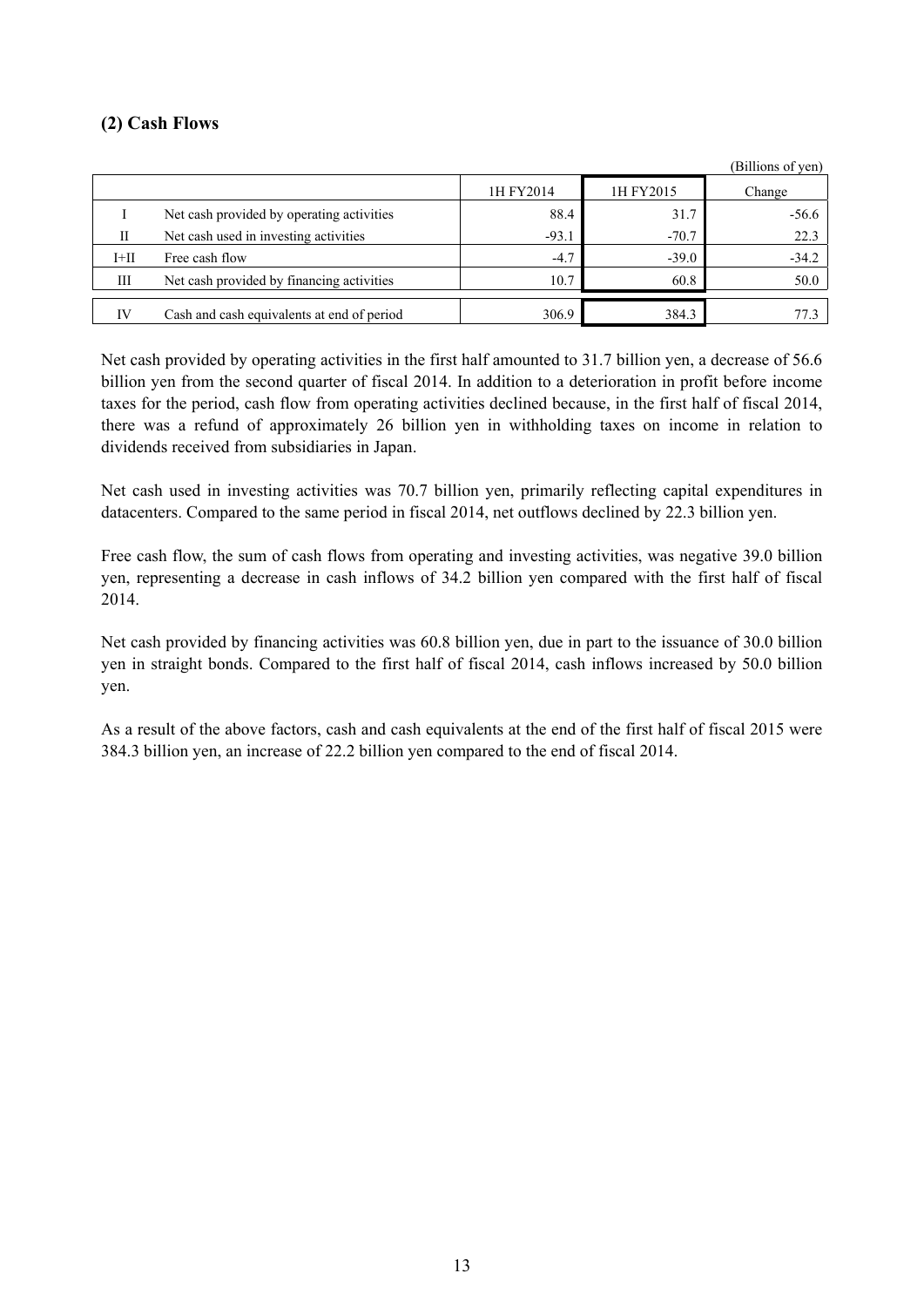## <span id="page-17-0"></span>**3. FY2015 Earnings Forecasts**

Fujitsu has revised its full-year fiscal 2015 financial forecast announced on July 30, 2015, as follows. The assumed exchange rates for the second half of the fiscal year have been changed to 120 yen for the US dollar, 130 yen for the euro, and 190 yen for the British pound.

The revenue forecast has been increased by 30.0 billion yen from the announcement in July, to 4,880.0 billion yen. The forecasts for revenue in the Technology Solutions and Device Solutions segments have been increased by 40.0 billion yen and 10.0 billion yen, respectively, primarily due to the impact of the changes in the exchange rate assumptions. On the other hand, for the Ubiquitous Solutions segment, while the change in the exchange rate assumptions has a beneficial impact, projected revenue has been lowered by 20.0 billion yen to reflect the impact of deteriorating market conditions, primarily in PCs for enterprise customers.

Fujitsu is projecting an operating profit of 150.0 billion yen, unchanged on a consolidated basis from the previous forecast. Although the projected operating profit for Ubiquitous Solutions has been reduced by 10.0 billion yen to account for the impact of lower sales revenue and high procurement costs for components because of the stronger US dollar, projected operating profit for Device Solutions has been increased by 10.0 billion yen to reflect the beneficial foreign exchange impact.

There is no change in profit for the year attributable to owners of the parent from the previous forecast.

|                                                             | FY2014<br>(Actual) | FY2015<br>(Forecast) | Change vs.<br>previous<br>forecast* | Change vs.<br>FY2014 | Change (%) |
|-------------------------------------------------------------|--------------------|----------------------|-------------------------------------|----------------------|------------|
| Revenue                                                     | 4,753.2            | 4,880.0              | 30.0                                | 126.7                | 2.7        |
| Operating profit                                            | 178.6              | 150.0                |                                     | $-28.6$              | $-16.0$    |
| [Operating profit margin]                                   | $[3.8\%]$          | $[3.1\%]$            | $\left[ -\% \right]$                | $[-0.7\%]$           |            |
| Profit for the year attributable<br>to owners of the parent | 140.0              | 100.0                | $\blacksquare$                      | $-40.0$              | $-28.6$    |
| [Revenue by Business Segment]                               |                    |                      |                                     |                      |            |
| <b>Technology Solutions</b>                                 | 3,302.8            | 3,400.0              | 40.0                                | 97.1                 | 2.9        |
| <b>Ubiquitous Solutions</b>                                 | 1,062.8            | 1,030.0              | $-20.0$                             | $-32.8$              | $-3.1$     |
| <b>Device Solutions</b>                                     | 595.6              | 630.0                | 10.0                                | 34.3                 | 5.8        |
| Other / Elimination<br>and Corporate                        | $-208.0$           | $-180.0$             |                                     | 28.0                 |            |
| [Operating Profit by Business Segment]                      |                    |                      |                                     |                      |            |
| <b>Technology Solutions</b>                                 | 222.4              | $235.0\,$            |                                     | 12.5                 | $5.6\,$    |
| <b>Ubiquitous Solutions</b>                                 | 8.7                | $-10.0$              | $-10.0$                             | $-18.7$              |            |
| <b>Device Solutions</b>                                     | 36.9               | 40.0                 | 10.0                                | 3.0                  | 8.3        |
| Other / Elimination<br>and Corporate                        | $-89.5$            | $-115.0$             | $\overline{\phantom{a}}$            | $-25.4$              |            |

**FY2015 Full-Year Consolidated Forecast** (Billions of yen)

\* Previous forecast as of July 30, 2015.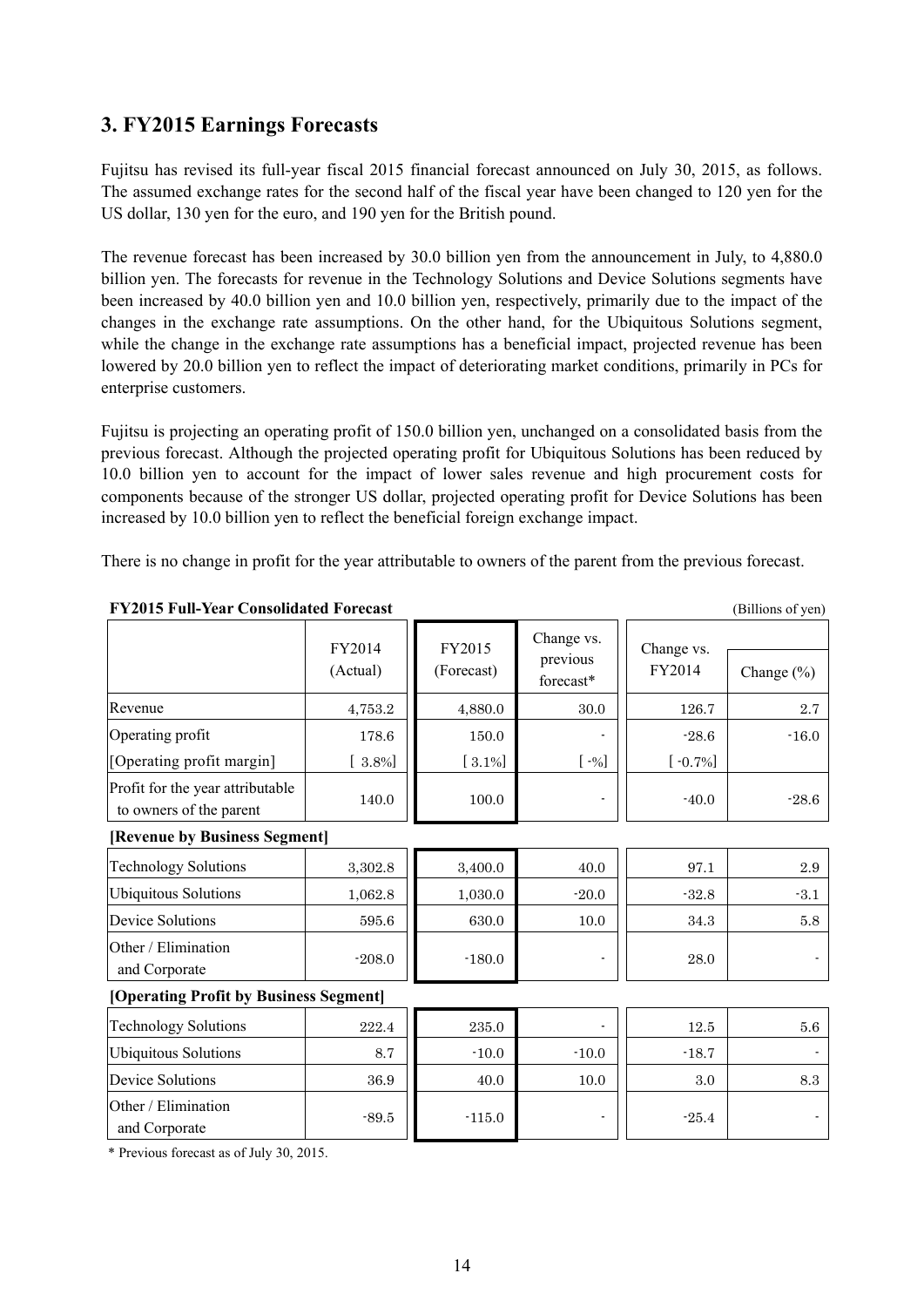# **Part II. Financial Tables**

## **1. Condensed Consolidated Statement of Financial Position**

|                                                                |              |                     | (Millions of yen)       |
|----------------------------------------------------------------|--------------|---------------------|-------------------------|
|                                                                | <b>Notes</b> | FY2014              | 2Q FY2015               |
|                                                                |              | (At March 31, 2015) | (At September 30, 2015) |
| <i><b>Assets</b></i>                                           |              |                     |                         |
| <b>Current</b> assets                                          |              |                     |                         |
| Cash and cash equivalents                                      |              | 362,028             | 384,311                 |
| Trade receivables                                              |              | 1,029,822           | 891,572                 |
| Other receivables                                              |              | 99,930              | 80,607                  |
| Inventories                                                    |              | 313,882             | 362,019                 |
| Others                                                         |              | 82,009              | 87,726                  |
| Total current assets                                           |              | 1,887,671           | 1,806,235               |
| Non-current assets                                             |              |                     |                         |
| Property, plant and equipment, net of accumulated depreciation |              | 635,489             | 629,247                 |
| Goodwill                                                       |              | 37,616              | 38,656                  |
| Intangible assets                                              |              | 167,560             | 167,135                 |
| Investments accounted for using the equity method              |              | 92,839              | 101,269                 |
| Other investments                                              |              | 178,645             | 160,665                 |
| Deferred tax assets                                            |              | 139,254             | 152,892                 |
| Others                                                         |              | 132,047             | 129,854                 |
| Total non-current assets                                       |              | 1,383,450           | 1,379,718               |
| <b>Total assets</b>                                            |              | 3,271,121           | 3,185,953               |
| Liabilities and equity                                         |              |                     |                         |
| <b>Liabilities</b>                                             |              |                     |                         |
| Current liabilities                                            |              |                     |                         |
| Trade payables                                                 |              | 661,710             | 596,229                 |
| Other payables                                                 |              | 419,214             | 370,539                 |
| Short-term borrowings, current portion of long-term debt       |              |                     |                         |
| and lease obligations                                          |              | 172,403             | 211,446                 |
| Accrued income taxes                                           |              | 18,415              | 19,007                  |
| Provisions                                                     |              | 77,502              | 75,687                  |
| Others                                                         |              | 174,089             | 179,638                 |
| Total current liabilities                                      |              | 1,523,333           | 1,452,546               |
| Non-current liabilities                                        |              |                     |                         |
| Long-term debt and lease obligations                           |              | 406,089             | 442,561                 |
| Retirement benefit liabilities                                 |              | 321,977             | 316,992                 |
| Provisions                                                     |              | 34,810              | 32,607                  |
| Deferred tax liabilities                                       |              | 8,075               | 6,410                   |
| Others                                                         |              | 42,440              | 43,050                  |
| Total non-current liabilities                                  |              | 813,391             | 841,620                 |
| <b>Total liabilities</b>                                       |              | 2,336,724           | 2,294,166               |
| <b>Equity</b>                                                  |              |                     |                         |
| Share capital                                                  |              | 324,625             | 324,625                 |
| Capital surplus                                                |              | 233,432             | 233,453                 |
| Treasury stock, at cost                                        |              | $-547$              | $-594$                  |
| Retained earnings                                              |              | 130,741             | 107,938                 |
| Other components of equity                                     |              | 101,838             | 84,714                  |
| Total equity attributable to owners of the parent              |              |                     |                         |
| Non-controlling interests                                      |              | 790,089             | 750,136                 |
|                                                                |              | 144,308             | 141,651                 |
| <b>Total equity</b>                                            |              | 934,397             | 891,787                 |
| <b>Total liabilities and equity</b>                            |              | 3,271,121           | 3,185,953               |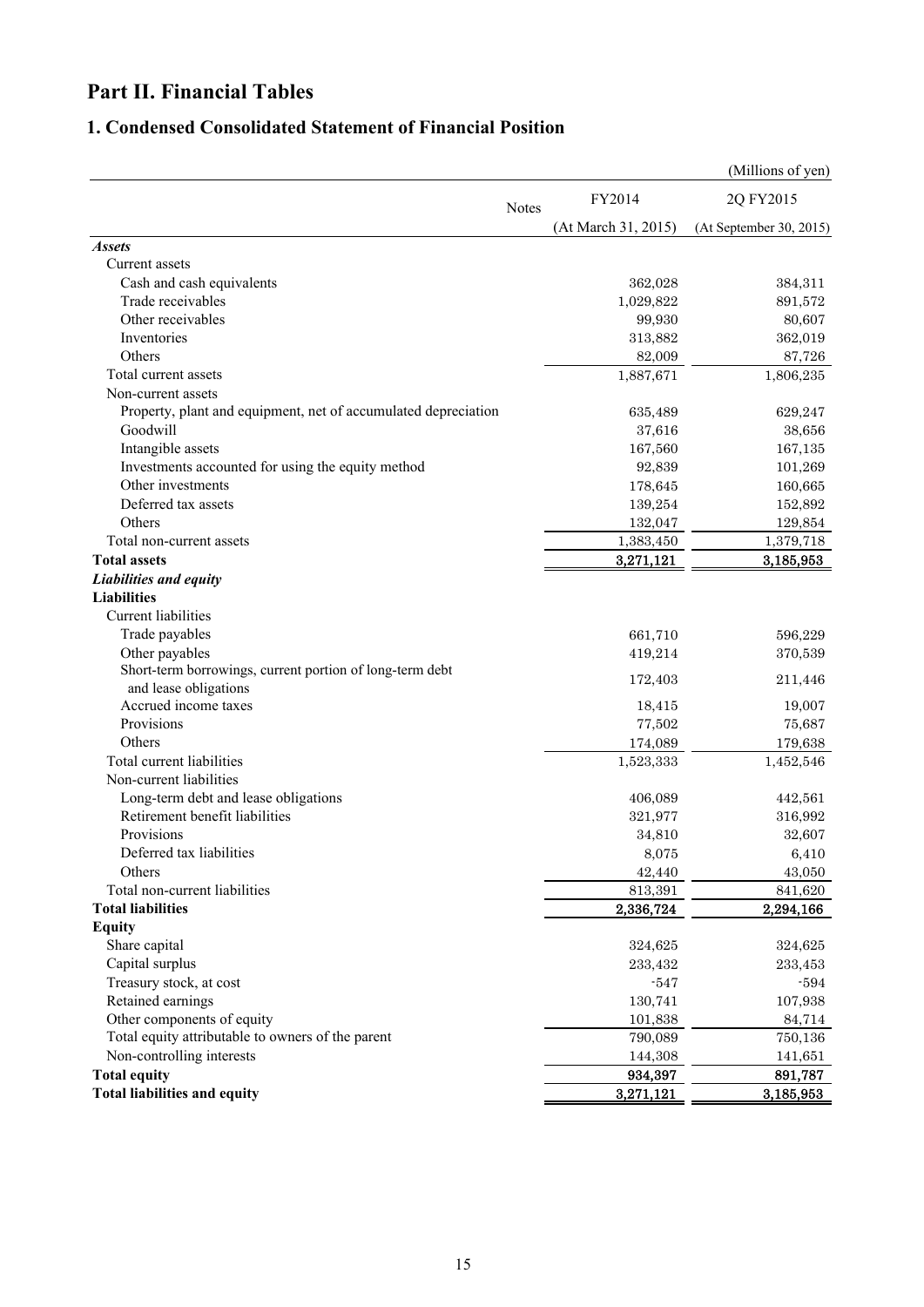## **2. Condensed Consolidated Statement of Profit or Loss and Condensed Consolidated Statement of Comprehensive Income**

| <b>[First-Half Condensed Consolidated Statement of Profit or Loss]</b> | (Millions of yen, except per share data) |                           |  |
|------------------------------------------------------------------------|------------------------------------------|---------------------------|--|
|                                                                        | 1H FY2014                                | 1H FY2015                 |  |
|                                                                        | Notes (For the first-half ended          | (For the first-half ended |  |
|                                                                        | September 30, 2014)                      | September 30, 2015)       |  |
| <b>Revenue</b>                                                         | 2,192,857                                | 2,241,294                 |  |
| Cost of sales                                                          | $-1,612,107$                             | $-1,696,606$              |  |
| Gross profit                                                           | 580,750                                  | 544,688                   |  |
| Selling, general and administrative expenses                           | $-548,468$                               | $-549,266$                |  |
| Other income (expenses)                                                | -9                                       | $-7,859$                  |  |
| <b>Operating profit</b>                                                | 32,273                                   | $-12,437$                 |  |
| Financial income                                                       | 11,472                                   | 3,427                     |  |
| Financial expenses                                                     | $-4,505$                                 | $-5,120$                  |  |
| Income from investments accounted for using the equity method, net     | 3,373                                    | 10,975                    |  |
| Profit for the period before income taxes                              | 42,613                                   | $-3,155$                  |  |
| Income tax expenses                                                    | $-17,826$                                | $-12,107$                 |  |
| Profit for the period                                                  | 24,787                                   | $-15,262$                 |  |
| Profit for the period attributable to:                                 |                                          |                           |  |
| Owners of the parent                                                   | 24,107                                   | $-15,956$                 |  |
| Non-controlling interests                                              | 680                                      | 694                       |  |
| Total                                                                  | 24,787                                   | $-15,262$                 |  |
| Earning per share                                                      |                                          |                           |  |
| Basic earnings per share (Yen)                                         | 11.65                                    | $-7.71$                   |  |
| Diluted earnings per share (Yen)                                       | 11.65                                    | $-7.71$                   |  |

| <b>[First-Half Condensed Consolidated Statement of Comprehensive Income]</b>                            | (Millions of yen)                                      |                                                  |
|---------------------------------------------------------------------------------------------------------|--------------------------------------------------------|--------------------------------------------------|
|                                                                                                         | 1H FY2014                                              | 1H FY2015                                        |
|                                                                                                         | Notes (For the first-half ended<br>September 30, 2014) | (For the first-half ended<br>September 30, 2015) |
| Profit for the period                                                                                   | 24,787                                                 | $-15,262$                                        |
| Other comprehensive income                                                                              |                                                        |                                                  |
| Items that will not be reclassified to profit or loss                                                   |                                                        |                                                  |
| Remeasurement of defined benefit plans<br>Items that may be reclassified subsequently to profit or loss | 35,917                                                 | 1,338                                            |
| Foreign currency translation adjustments                                                                | 9,064                                                  | $-5,694$                                         |
| Cash flow hedges                                                                                        | $-23$                                                  | $-111$                                           |
| Available-for-sale financial assets                                                                     | 8,990                                                  | $-11,344$                                        |
| Share of other comprehensive income of investments<br>accounted for using the equity method             | 98                                                     | $-1,501$                                         |
|                                                                                                         | 18,129                                                 | $-18,650$                                        |
| Total other comprehensive income for the period,<br>net of taxes                                        | 54,046                                                 | $-17,312$                                        |
| Total comprehensive income for the period                                                               | 78,833                                                 | $-32,574$                                        |
| Total comprehensive income attributable to:                                                             |                                                        |                                                  |
| Owners of the parent                                                                                    | 75,700                                                 | $-31,652$                                        |
| Non-controlling interests                                                                               | 3,133                                                  | $-922$                                           |
| Total                                                                                                   | 78,833                                                 | $-32,574$                                        |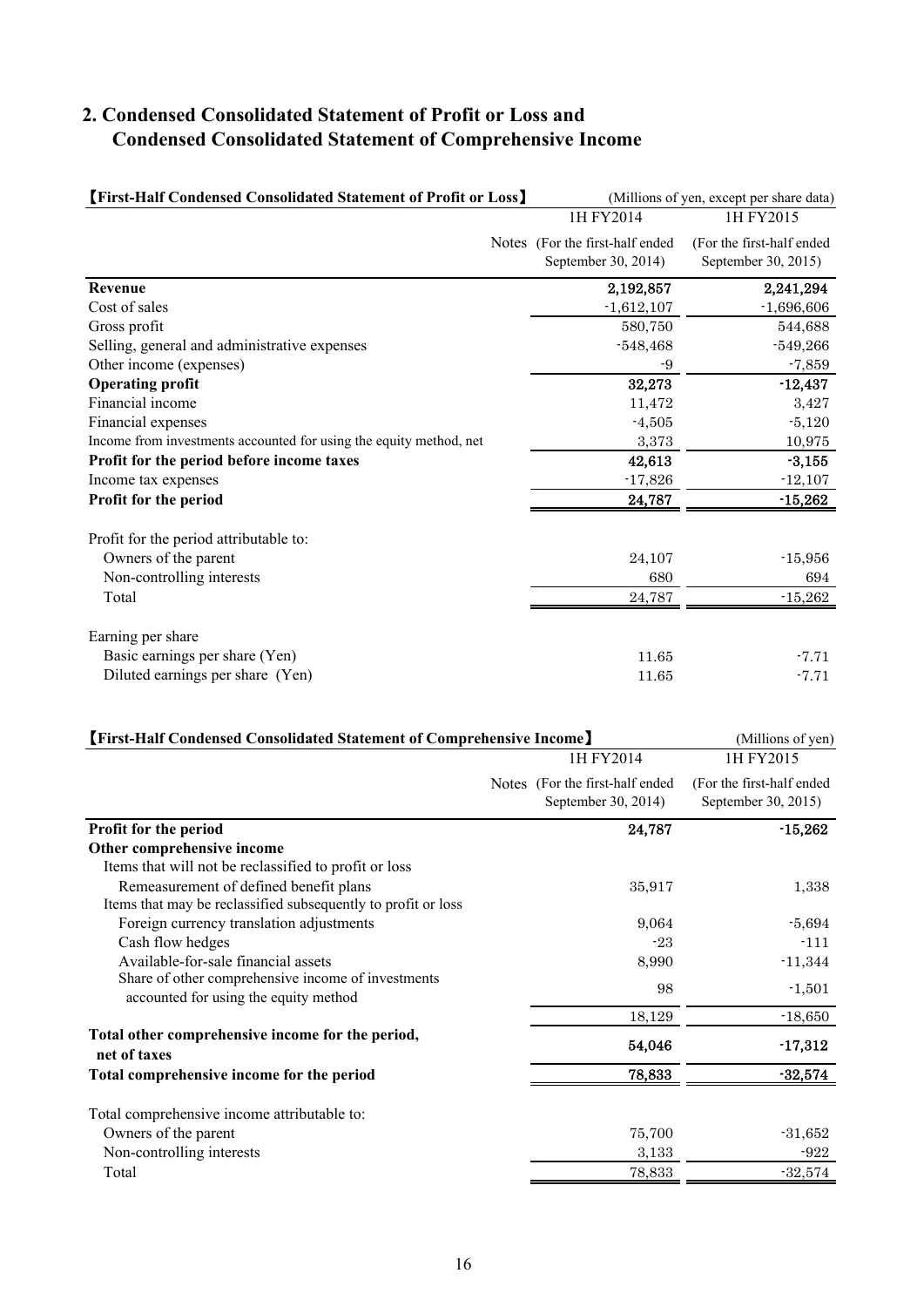| [Second-Quarter Condensed Consolidated Statement of Profit or Loss] |              |                       | (Millions of yen, except per share data) |
|---------------------------------------------------------------------|--------------|-----------------------|------------------------------------------|
|                                                                     |              | 2Q FY2014             | 2Q FY2015                                |
|                                                                     | <b>Notes</b> | (For the three-month) | (For the three-month                     |
|                                                                     |              | ended September 30,   | ended September 30,                      |
|                                                                     |              | 2014)                 | 2015)                                    |
| <b>Revenue</b>                                                      |              | 1,124,186             | 1,176,213                                |
| Cost of sales                                                       |              | $-824,346$            | $-882,576$                               |
| Gross profit                                                        |              | 299,840               | 293,637                                  |
| Selling, general and administrative expenses                        |              | $-274,019$            | $-276,912$                               |
| Other income (expenses)                                             |              | $-847$                | $-1,844$                                 |
| <b>Operating profit</b>                                             |              | 24,974                | 14,881                                   |
| Financial income                                                    |              | 8,551                 | 737                                      |
| Financial expenses                                                  |              | $-2,668$              | $-4,279$                                 |
| Income from investments accounted for using the equity method, net  |              | 1,318                 | 2,325                                    |
| Profit for the period before income taxes                           |              | 32,175                | 13,664                                   |
| Income tax expenses                                                 |              | $-13,514$             | $-11,326$                                |
| Profit for the period                                               |              | 18,661                | 2,338                                    |
| Profit for the period attributable to:                              |              |                       |                                          |
| Owners of the parent                                                |              | 17,217                | 2,947                                    |
| Non-controlling interests                                           |              | 1,444                 | $-609$                                   |
| Total                                                               |              | 18,661                | 2,338                                    |
| Earning per share                                                   |              |                       |                                          |
| Basic earnings per share (Yen)                                      |              | 8.32                  | 1.42                                     |
| Diluted earnings per share (Yen)                                    |              | 8.32                  | 1.42                                     |

| [Second-Quarter Condensed Consolidated Statement of Comprehensive Income] | (Millions of yen) |                       |                       |
|---------------------------------------------------------------------------|-------------------|-----------------------|-----------------------|
|                                                                           |                   | 2Q FY2014             | 2Q FY2015             |
|                                                                           | <b>Notes</b>      | (For the three-month) | (For the three-month) |
|                                                                           |                   | ended September 30,   | ended September 30,   |
|                                                                           |                   | 2014)                 | 2015)                 |
| Profit for the period                                                     |                   | 18,661                | 2,338                 |
| Other comprehensive income                                                |                   |                       |                       |
| Items that will not be reclassified to profit or loss                     |                   |                       |                       |
| Remeasurement of defined benefit plans                                    |                   | 21,174                | 9,801                 |
| Items that may be reclassified subsequently to profit or loss             |                   |                       |                       |
| Foreign currency translation adjustments                                  |                   | 9,129                 | $-14,320$             |
| Cash flow hedges                                                          |                   | -2                    | -3                    |
| Available-for-sale financial assets                                       |                   | 4,732                 | $-12,763$             |
| Share of other comprehensive income of investments                        |                   | 1,046                 | $-1,955$              |
| accounted for using the equity method                                     |                   |                       |                       |
|                                                                           |                   | 14,905                | $-29,041$             |
| Total other comprehensive income for the period,<br>net of taxes          |                   | 36,079                | $-19,240$             |
|                                                                           |                   |                       |                       |
| Total comprehensive income for the period                                 |                   | 54,740                | $-16,902$             |
| Total comprehensive income attributable to:                               |                   |                       |                       |
| Owners of the parent                                                      |                   | 51,321                | $-13,122$             |
| Non-controlling interests                                                 |                   | 3,419                 | $-3,780$              |
| Total                                                                     |                   | 54,740                | $-16,902$             |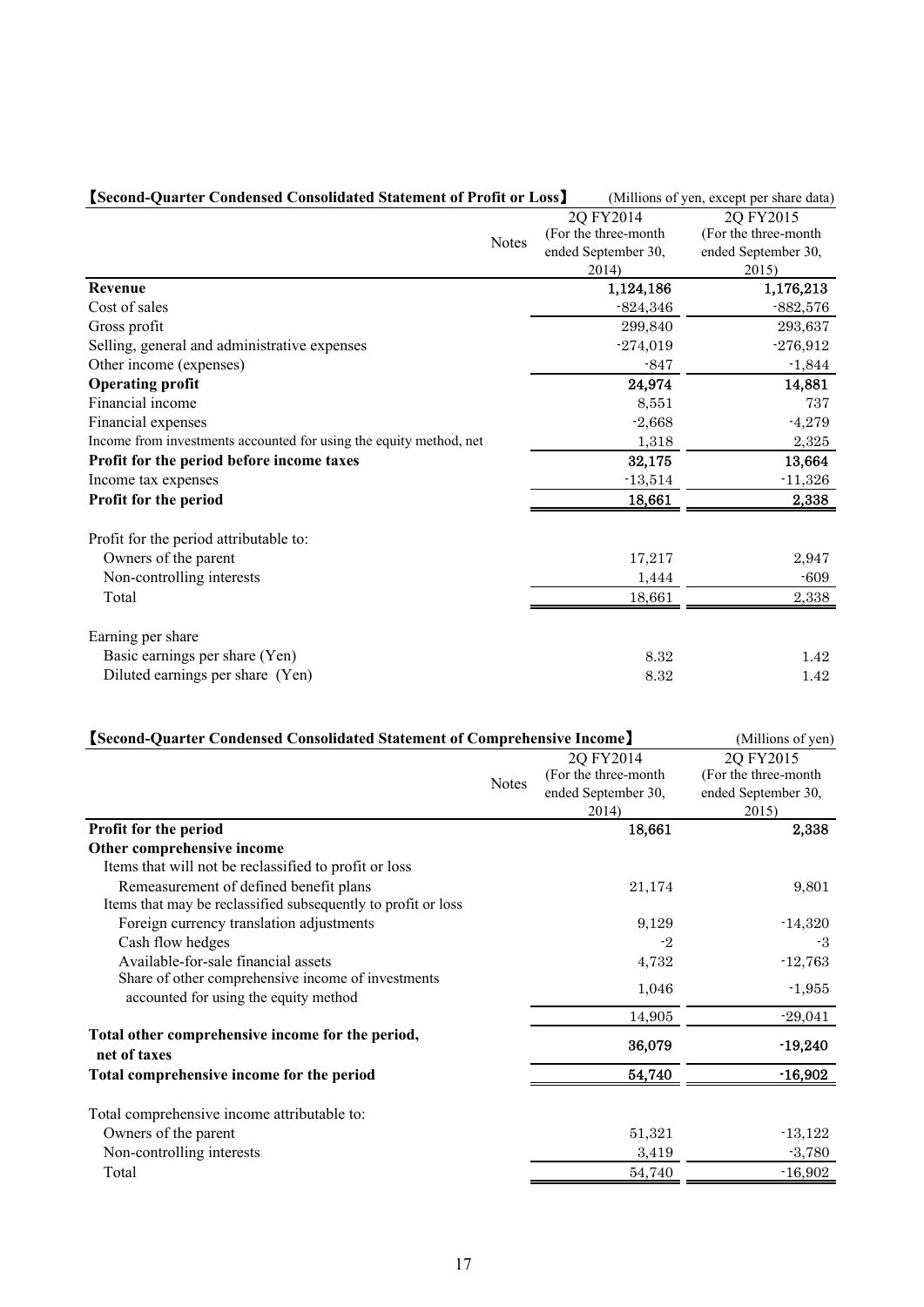### **3. Condensed Consolidated Statement of Changes in Equity**

|                                              |       | Equity attributable to owners of the parent |                    |                               |                      |                                  |              |                                  |              |
|----------------------------------------------|-------|---------------------------------------------|--------------------|-------------------------------|----------------------|----------------------------------|--------------|----------------------------------|--------------|
|                                              | Notes | Share<br>capital                            | Capital<br>surplus | Treasury<br>stock,<br>at cost | Retained<br>earnings | Other<br>components<br>of equity | Total        | Non-<br>controlling<br>interests | Total equity |
| Balance at April 1, 2014                     |       | 324,625                                     | 233,510            | $-422$                        | $-54,341$            | 63,143                           | 566,515      | 131,436                          | 697,951      |
| Profit for the period                        |       |                                             |                    |                               | 24,107               |                                  | 24,107       | 680                              | 24,787       |
| Other comprehensive<br>income                |       |                                             |                    |                               |                      | 51,593                           | 51,593       | 2,453                            | 54,046       |
| Total comprehensive income<br>for the period |       |                                             |                    |                               | 24,107               | 51,593                           | 75,700       | 3,133                            | 78,833       |
| Purchase of treasury stock                   |       |                                             |                    | $-65$                         |                      |                                  | $-65$        | $-2$                             | $-67$        |
| Disposal of treasury stock                   |       |                                             |                    | 1                             |                      |                                  | $\mathbf{1}$ |                                  | 1            |
| Dividends paid                               |       |                                             |                    |                               | $-8,276$             |                                  | $-8,276$     | $-1,882$                         | $-10,158$    |
| Transfer to retained earnings                |       |                                             |                    |                               | 34,729               | $-34,729$                        |              |                                  |              |
| Others                                       |       |                                             | $-44$              |                               |                      |                                  | $-44$        | 134                              | 90           |
| <b>Balance at September 30,</b><br>2014      |       | 324,625                                     | 233,466            | $-486$                        | $-3,781$             | 80,007                           | 633,831      | 132,819                          | 766,650      |

#### 【**1H FY2014 (For the six-month period ended September 30, 2014)**】 (Millions of yen)

【**1H FY2015 (For the six-month period ended September 30, 2015)**】 (Millions of yen)

Equity attributable to owners of the parent Notes Share capital Capital surplus Treasury stock, at cost Retained earnings Other components of equity Total Noncontrolling interests Total equity **Balance at April 1, 2015**  Profit for the period Other comprehensive income Total comprehensive income for the period 324,625 - 233,432 - -547 - 130,741 -15,956 -15,956 101,838 -15,696 -15,696 790,089 -15,956 -15,696 -31,652 144,308 694 -1,616 -922 934,397 -15,262 -17,312 -32,574 Purchase of treasury stock **a** structure of treasury stock **a** structure of treasury stock **a** structure of the structure of the structure of the structure of the structure of the structure of the structure of the structur Disposal of treasury stock Dividends paid Transfer to retained earnings 1 -8,276 1,428 -1,428 1 -8,276 - -1,883 1 -10,159 - Others 21 1 22 148 170 **Balance at September 30, 2015**<br>2015<br>2015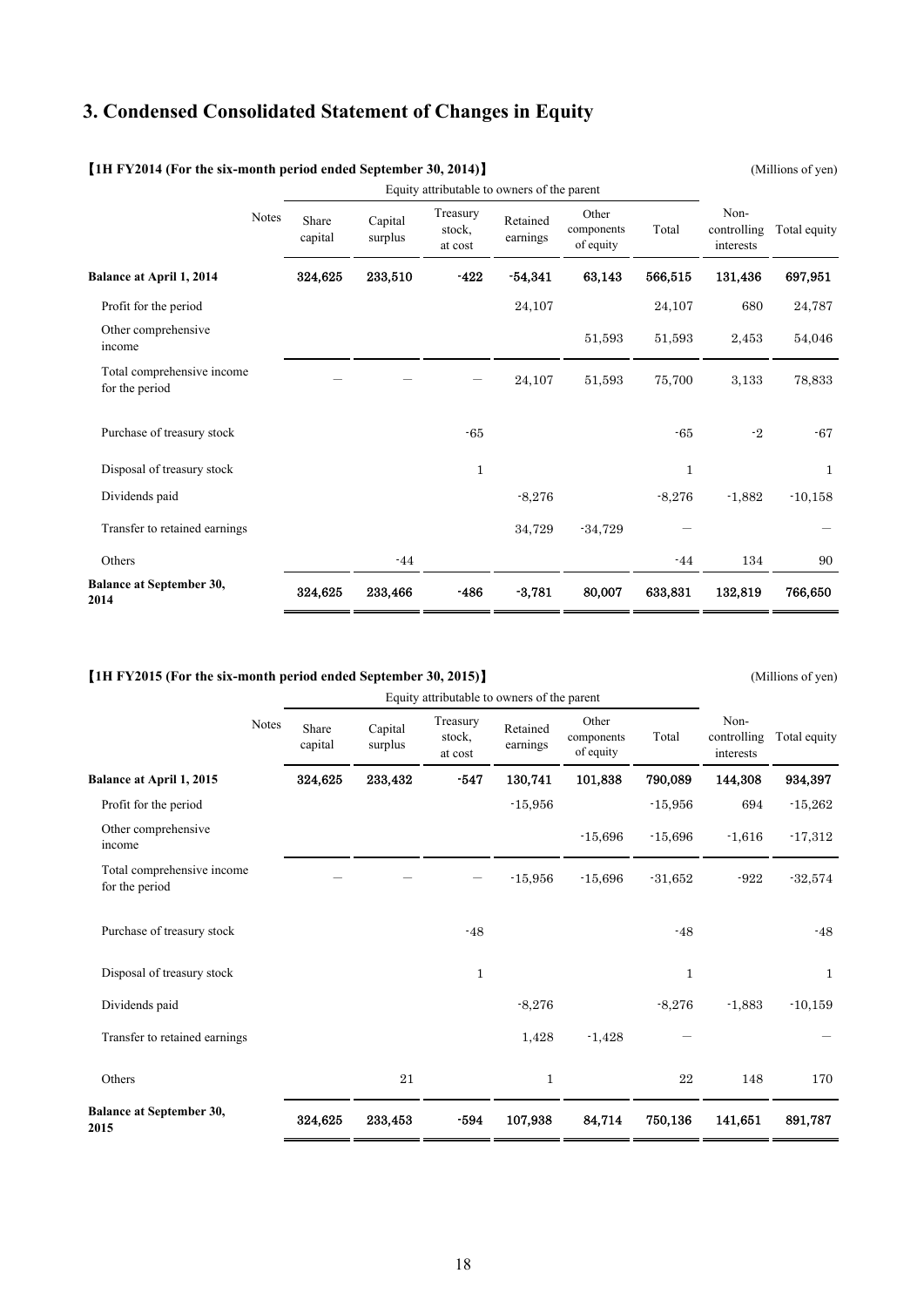|                                                                |              |                           | (Millions of yen)         |
|----------------------------------------------------------------|--------------|---------------------------|---------------------------|
|                                                                |              | 1H FY2014                 | 1H FY2015                 |
|                                                                | <b>Notes</b> | (For the first-half ended | (For the first-half ended |
|                                                                |              | September 30, 2014)       | September 30, 2015)       |
| <b>Cash flows from operating activities</b>                    |              |                           |                           |
| Profit for the period before income taxes                      |              | 42,613                    | $-3,155$                  |
| Depreciation, amortization and impairment loss                 |              | 86,869                    | 94,130                    |
| Increase (decrease) in provisions                              |              | $-20,927$                 | $-5,304$                  |
| Increase (decrease) in net defined benefit liability           |              | $-1,425$                  | $-2,254$                  |
| Interest and dividend income                                   |              | $-2,968$                  | $-3,028$                  |
| Interest charges                                               |              | 3,039                     | 2,570                     |
| Equity in earnings of affiliates, net                          |              | $-3,373$                  | $-10,975$                 |
| (Increase) decrease in trade receivables                       |              | 141,864                   | 141,021                   |
| (Increase) decrease in inventories                             |              | $-33,350$                 | $-47,103$                 |
| Increase (decrease) in trade payables                          |              | $-101,753$                | $-67,971$                 |
| Other, net                                                     |              | $-27,584$                 | $-47,598$                 |
| Cash generated from operations                                 |              | 83,005                    | 50,333                    |
| Interest received                                              |              | 989                       | 842                       |
| Dividends received                                             |              | 2,379                     | 3,145                     |
| Interest paid                                                  |              | $-2,981$                  | $-2,526$                  |
| Income taxes paid                                              |              | 5,024                     | $-20,024$                 |
| Net cash provided by operating activities                      |              | 88,416                    | 31,770                    |
| Cash flows from investing activities                           |              |                           |                           |
| Purchases of property, plant, equipment, and intangible assets |              | $-92,932$                 | $-84,685$                 |
| Proceeds from sale of available-for-sale financial assets      |              | 1,563                     | 5,951                     |
| Other, net                                                     |              | $-1,803$                  | 7,938                     |
| Net cash used in investing activities                          |              | $-93,172$                 | $-70,796$                 |
| <b>Cash flows from financing activities</b>                    |              |                           |                           |
| Increase (decrease) in short-term borrowings                   |              | 21,969                    | 23,557                    |
| Proceeds from long-term debt and issuance of bonds             |              | 70,422                    | 62,881                    |
| Repayment of long-term debt and bonds                          |              | $-64,094$                 | $-7,856$                  |
| Payment of lease obligation                                    |              | $-7,557$                  | $-7,474$                  |
| Dividends paid to owners of the parent                         |              | $-8,276$                  | $-8,276$                  |
| Other, net                                                     |              | $-1,707$                  | $-2,032$                  |
| Net cash provided by financing activities                      |              | 10,757                    | 60,800                    |
| Net increase (decrease) in cash and cash equivalents           |              | 6,001                     | 21,774                    |
| Cash and cash equivalents at beginning of period               |              | 301,162                   | 362,028                   |
| Effect of exchange rate changes on cash and cash equivalents   |              | $-222$                    | 509                       |
| Cash and cash equivalents at end of period                     |              | 306,941                   | 384,311                   |
|                                                                |              |                           |                           |

# **4. Condensed Consolidated Statements of Cash Flows**